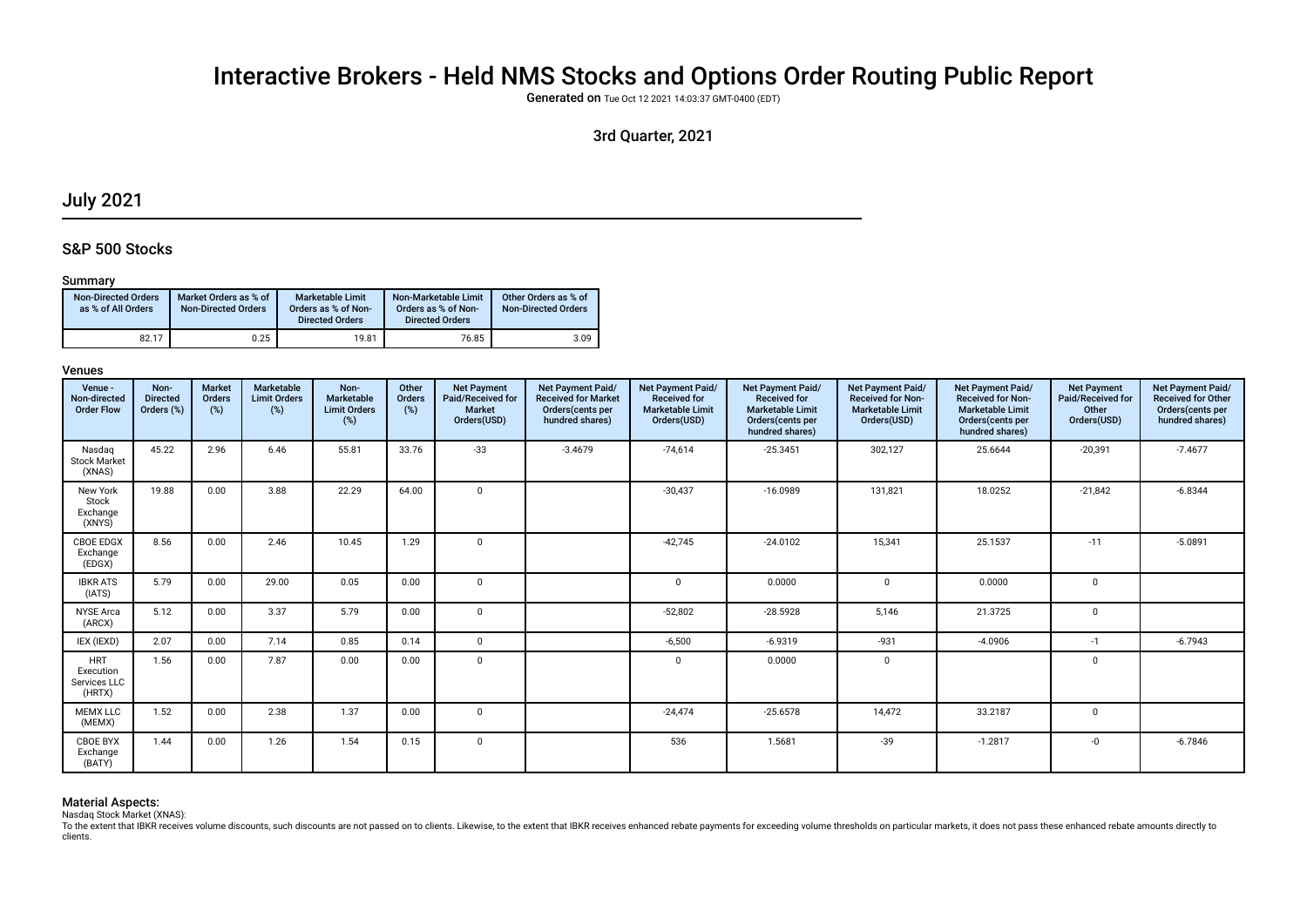New York Stock Exchange (XNYS): To the extent that IBKR receives volume discounts, such discounts are not passed on to clients. Likewise, to the extent that IBKR receives enhanced rebate payments for exceeding volume thresholds on particular markets, it clients. CBOE EDGX Exchange (EDGX): To the extent that IBKR receives volume discounts, such discounts are not passed on to clients. Likewise, to the extent that IBKR receives enhanced rebate payments for exceeding volume thresholds on particular markets, it clients. IBKR ATS (IATS): IBKR operates the IBKR ATS in accordance with SEC Regulation ATS. IBKR uses the IBKR ATS to execute IBKR client orders against each other or against one or more professional liguidity providers who quote into the IBKR ATS. exchange fees, and may offer Price Improvement. Statistical information regarding the quality of executions for orders effected through the IBKR ATS (e.g., average execution speed, percentage of orders receiving Price Impr ibkr.com/regulatoryreports. NYSE Arca (ARCX): To the extent that IBKR receives volume discounts, such discounts are not passed on to clients. Likewise, to the extent that IBKR receives enhanced rebate payments for exceeding volume thresholds on particular markets, it clients.

### IEX (IEXD):

To the extent that IBKR receives volume discounts, such discounts are not passed on to clients. Likewise, to the extent that IBKR receives enhanced rebate payments for exceeding volume thresholds on particular markets, it clients.

### MEMX LLC (MEMX):

To the extent that IBKR receives volume discounts, such discounts are not passed on to clients. Likewise, to the extent that IBKR receives enhanced rebate payments for exceeding volume thresholds on particular markets, it clients.

### CBOE BYX Exchange (BATY):

To the extent that IBKR receives volume discounts, such discounts are not passed on to clients. Likewise, to the extent that IBKR receives enhanced rebate payments for exceeding volume thresholds on particular markets, it clients.

# July 2021

# Non-S&P 500 Stocks

### Summary

| <b>Non-Directed Orders</b><br>as % of All Orders | Market Orders as % of<br><b>Non-Directed Orders</b> | <b>Marketable Limit</b><br>Orders as % of Non-<br><b>Directed Orders</b> | Non-Marketable Limit<br>Orders as % of Non-<br><b>Directed Orders</b> | Other Orders as % of<br><b>Non-Directed Orders</b> |
|--------------------------------------------------|-----------------------------------------------------|--------------------------------------------------------------------------|-----------------------------------------------------------------------|----------------------------------------------------|
| 89.11                                            | 0.27                                                | 24.32                                                                    | 71.53                                                                 | 3.88                                               |

# Venues

| Venue -<br>Non-directed<br><b>Order Flow</b> | Non-<br><b>Directed</b><br>Orders (%) | <b>Market</b><br><b>Orders</b><br>(%) | <b>Marketable</b><br><b>Limit Orders</b><br>(%) | Non-<br>Marketable<br><b>Limit Orders</b><br>(%) | Other<br>Orders<br>(%) | <b>Net Payment</b><br>Paid/Received for<br><b>Market</b><br>Orders(USD) | <b>Net Payment Paid/</b><br><b>Received for Market</b><br>Orders (cents per<br>hundred shares) | Net Payment Paid/<br><b>Received for</b><br><b>Marketable Limit</b><br>Orders(USD) | Net Payment Paid/<br><b>Received for</b><br><b>Marketable Limit</b><br>Orders (cents per<br>hundred shares) | Net Payment Paid/<br><b>Received for Non-</b><br><b>Marketable Limit</b><br>Orders(USD) | Net Payment Paid/<br><b>Received for Non-</b><br><b>Marketable Limit</b><br>Orders (cents per<br>hundred shares) | <b>Net Payment</b><br>Paid/Received for<br>Other<br>Orders(USD) | <b>Net Payment Paid/</b><br><b>Received for Other</b><br>Orders(cents per<br>hundred shares) |
|----------------------------------------------|---------------------------------------|---------------------------------------|-------------------------------------------------|--------------------------------------------------|------------------------|-------------------------------------------------------------------------|------------------------------------------------------------------------------------------------|------------------------------------------------------------------------------------|-------------------------------------------------------------------------------------------------------------|-----------------------------------------------------------------------------------------|------------------------------------------------------------------------------------------------------------------|-----------------------------------------------------------------|----------------------------------------------------------------------------------------------|
| Nasdag Stock<br>Market (XNAS)                | 36.60                                 | 0.74                                  | 8.38                                            | 46.22                                            | 38.68                  | $-70$                                                                   | $-4.5395$                                                                                      | $-1,338,899$                                                                       | $-28.0241$                                                                                                  | 3,950,500                                                                               | 25.4526                                                                                                          | $-68,582$                                                       | $-6.5827$                                                                                    |
| New York Stock<br>Exchange<br>(NYSD)         | 14.28                                 | 0.00                                  | 2.43                                            | 17.43                                            | 31.49                  | $\Omega$                                                                |                                                                                                | $-264,428$                                                                         | $-21.5787$                                                                                                  | 1,198,990                                                                               | 18.1127                                                                                                          | $-43,873$                                                       | $-6.6447$                                                                                    |
| <b>NYSE Arca</b><br>(ARCX)                   | 13.57                                 | 0.00                                  | 5.86                                            | 15.72                                            | 23.21                  | <sup>n</sup>                                                            |                                                                                                | $-975,860$                                                                         | $-28.6063$                                                                                                  | 522,850                                                                                 | 25.6182                                                                                                          | $-35,735$                                                       | $-10.7248$                                                                                   |
| <b>CBOE EDGX</b><br>Exchange<br>(EDGX)       | 10.98                                 | 0.00                                  | 4.76                                            | 13.68                                            | 0.98                   | $\Omega$                                                                |                                                                                                | $-884,237$                                                                         | $-27.7199$                                                                                                  | 341,335                                                                                 | 20.7738                                                                                                          | $-191$                                                          | $-7.5523$                                                                                    |
| <b>IBKR ATS (IATS)</b>                       | 4.58                                  | 0.00                                  | 18.45                                           | 0.13                                             | 0.00                   | $\Omega$                                                                |                                                                                                |                                                                                    | 0.0000                                                                                                      |                                                                                         | 0.0000                                                                                                           | $\Omega$                                                        |                                                                                              |
| IEX (IEXD)                                   | 2.43                                  | 0.00                                  | 8.06                                            | 0.64                                             | 0.32                   | $\Omega$                                                                |                                                                                                | $-44,275$                                                                          | $-7.2334$                                                                                                   | $-4,283$                                                                                | $-2.7886$                                                                                                        | -9                                                              | $-7.3427$                                                                                    |
| <b>UBS ATS (UBSA)</b>                        | 2.08                                  | 0.00                                  | 8.54                                            | 0.00                                             | 0.00                   | <sup>n</sup>                                                            |                                                                                                |                                                                                    | 0.0000                                                                                                      |                                                                                         |                                                                                                                  | $\Omega$                                                        |                                                                                              |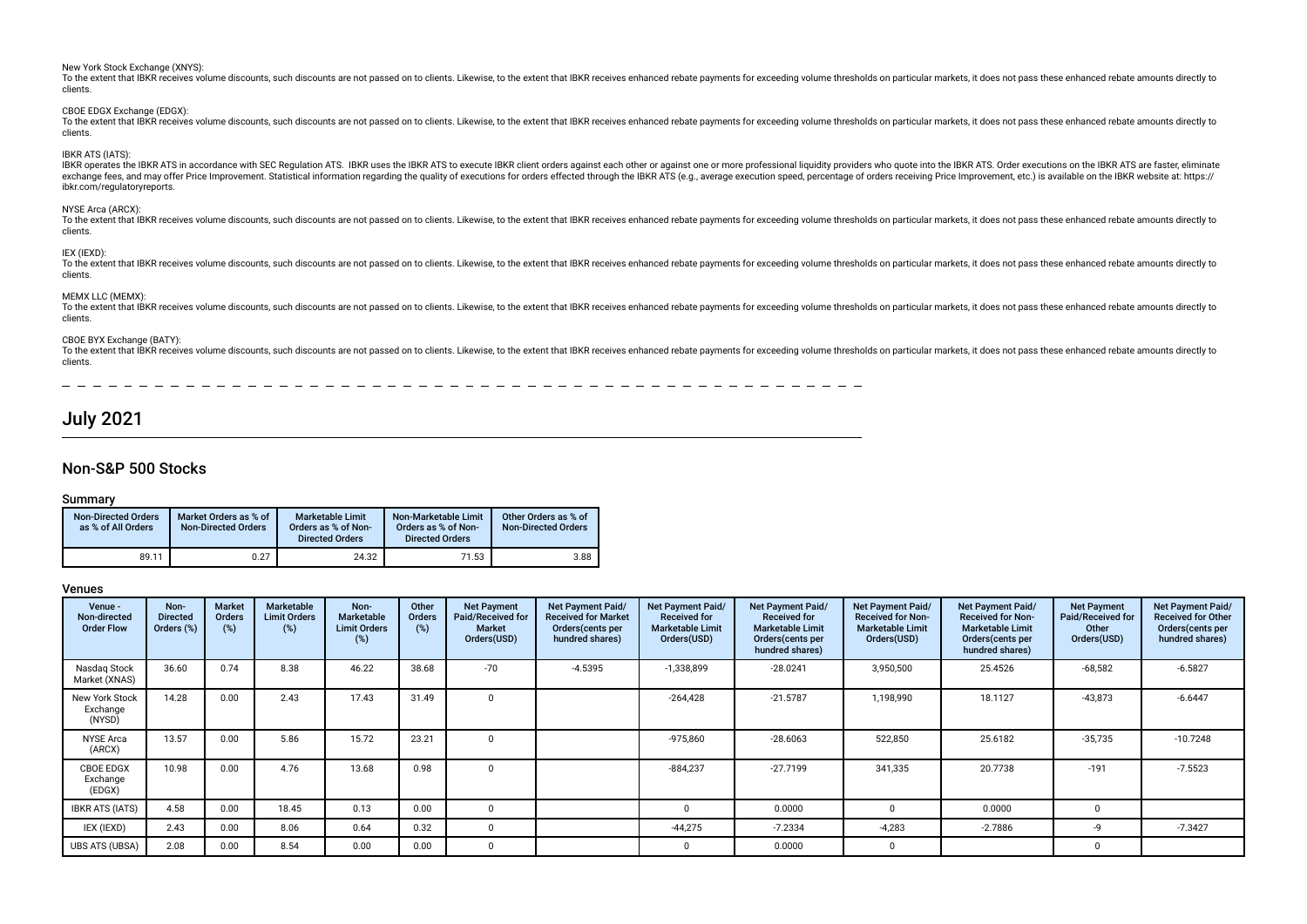| Venue -<br>Non-directed<br><b>Order Flow</b>   | Non-<br><b>Directed</b><br>Orders (%) | <b>Market</b><br>Orders<br>(%) | Marketable<br><b>Limit Orders</b><br>$(\%)$ | Non-<br>Marketable<br><b>Limit Orders</b><br>(%) | Other<br>Orders<br>(%) | <b>Net Payment</b><br>Paid/Received for<br>Market<br>Orders(USD) | <b>Net Payment Paid/</b><br><b>Received for Market</b><br>Orders(cents per<br>hundred shares) | Net Payment Paid/<br><b>Received for</b><br><b>Marketable Limit</b><br>Orders(USD) | Net Payment Paid/<br><b>Received for</b><br><b>Marketable Limit</b><br>Orders(cents per<br>hundred shares) | Net Payment Paid/<br><b>Received for Non-</b><br><b>Marketable Limit</b><br>Orders(USD) | Net Payment Paid/<br><b>Received for Non-</b><br><b>Marketable Limit</b><br>Orders(cents per<br>hundred shares) | Net Payment<br>Paid/Received for<br>Other<br>Orders(USD) | Net Payment Paid/<br><b>Received for Other</b><br>Orders(cents per<br>hundred shares) |
|------------------------------------------------|---------------------------------------|--------------------------------|---------------------------------------------|--------------------------------------------------|------------------------|------------------------------------------------------------------|-----------------------------------------------------------------------------------------------|------------------------------------------------------------------------------------|------------------------------------------------------------------------------------------------------------|-----------------------------------------------------------------------------------------|-----------------------------------------------------------------------------------------------------------------|----------------------------------------------------------|---------------------------------------------------------------------------------------|
| Citadel<br>Securities<br>"PRO" (CDRG)          | 1.74                                  | 0.00                           | 7.14                                        | 0.00                                             | 0.00                   |                                                                  |                                                                                               | $\Omega$                                                                           | 0.0000                                                                                                     | 0                                                                                       |                                                                                                                 |                                                          |                                                                                       |
| <b>MEMX LLC</b><br>(MEMX)                      | 1.55                                  | 0.00                           | 3.01                                        | 1.15                                             | 0.00                   |                                                                  |                                                                                               | $-420,540$                                                                         | $-25.8227$                                                                                                 | 147.471                                                                                 | 33.0987                                                                                                         |                                                          |                                                                                       |
| <b>HRT Execution</b><br>Services LLC<br>(HRTX) | 1.46                                  | 0.00                           | 6.01                                        | 0.00                                             | 0.00                   |                                                                  |                                                                                               | $\Omega$                                                                           | 0.0000                                                                                                     | 0                                                                                       |                                                                                                                 |                                                          |                                                                                       |
| CBOE BYX<br>Exchange<br>(BATY)                 | 1.37                                  | 0.00                           | 1.53                                        | 1.39                                             | 0.21                   |                                                                  |                                                                                               | 11.719                                                                             | 1.6853                                                                                                     | $-1,009$                                                                                | $-3.2561$                                                                                                       | -4                                                       | $-12.1406$                                                                            |

# Nasdaq Stock Market (XNAS):

To the extent that IBKR receives volume discounts, such discounts are not passed on to clients. Likewise, to the extent that IBKR receives enhanced rebate payments for exceeding volume thresholds on particular markets, it clients.

#### NYSE Arca (ARCX):

To the extent that IBKR receives volume discounts, such discounts are not passed on to clients. Likewise, to the extent that IBKR receives enhanced rebate payments for exceeding volume thresholds on particular markets, it clients.

#### CBOE EDGX Exchange (EDGX):

To the extent that IBKR receives volume discounts, such discounts are not passed on to clients. Likewise, to the extent that IBKR receives enhanced rebate payments for exceeding volume thresholds on particular markets, it clients.

### IBKR ATS (IATS):

IBKR operates the IBKR ATS in accordance with SEC Regulation ATS. IBKR uses the IBKR ATS to execute IBKR client orders against each other or against one or more professional liquidity providers who quote into the IBKR ATS. exchange fees, and may offer Price Improvement. Statistical information regarding the quality of executions for orders effected through the IBKR ATS (e.g., average execution speed, percentage of orders receiving Price Impr ibkr.com/regulatoryreports.

#### IEX (IEXD):

To the extent that IBKR receives volume discounts, such discounts are not passed on to clients. Likewise, to the extent that IBKR receives enhanced rebate payments for exceeding volume thresholds on particular markets, it clients.

### MEMX LLC (MEMX):

To the extent that IBKR receives volume discounts, such discounts are not passed on to clients. Likewise, to the extent that IBKR receives enhanced rebate payments for exceeding volume thresholds on particular markets, it clients.

### CBOE BYX Exchange (BATY):

To the extent that IBKR receives volume discounts, such discounts are not passed on to clients. Likewise, to the extent that IBKR receives enhanced rebate payments for exceeding volume thresholds on particular markets, it clients.

# July 2021

# **Options**

### Summary

| <b>Non-Directed Orders</b><br>as % of All Orders | Market Orders as % of<br><b>Non-Directed Orders</b> | Marketable Limit<br>Orders as % of Non-<br><b>Directed Orders</b> | Non-Marketable Limit<br>Orders as % of Non-<br><b>Directed Orders</b> | Other Orders as % of<br><b>Non-Directed Orders</b> |
|--------------------------------------------------|-----------------------------------------------------|-------------------------------------------------------------------|-----------------------------------------------------------------------|----------------------------------------------------|
| 99.88                                            | 0.07                                                | 7.50                                                              | 44.89                                                                 | 47.53                                              |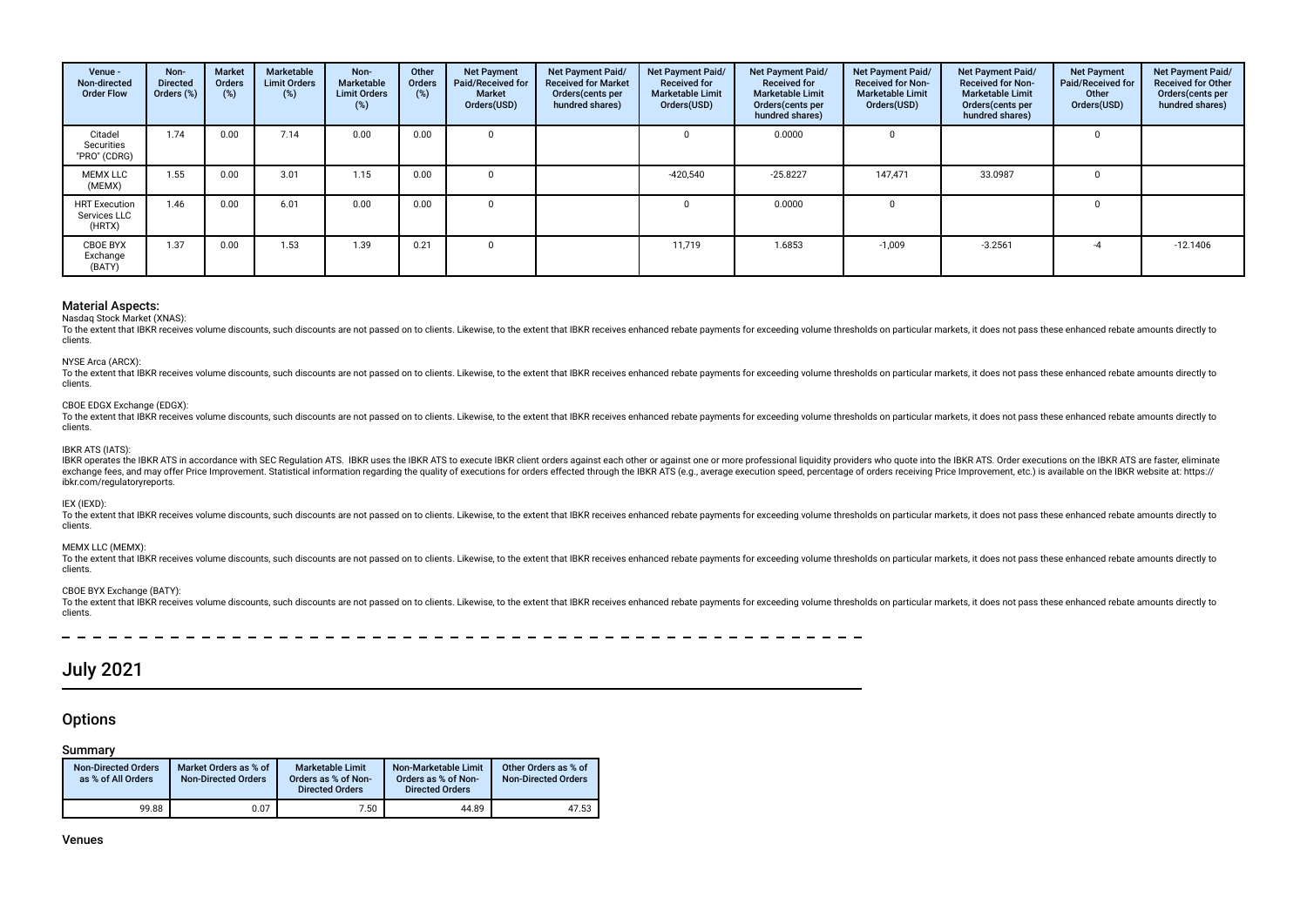| Venue -<br>Non-directed<br><b>Order Flow</b>          | Non-<br><b>Directed</b><br>Orders (%) | <b>Market</b><br>Orders<br>(%) | <b>Marketable</b><br><b>Limit Orders</b><br>(%) | Non-<br>Marketable<br><b>Limit Orders</b><br>$(\%)$ | Other<br>Orders<br>(%) | <b>Net Payment</b><br>Paid/Received for<br>Market<br>Orders(USD) | Net Payment Paid/<br><b>Received for Market</b><br>Orders (cents per<br>hundred shares) | Net Payment Paid/<br><b>Received for</b><br><b>Marketable Limit</b><br>Orders(USD) | Net Payment Paid/<br>Received for<br><b>Marketable Limit</b><br>Orders(cents per<br>hundred shares) | Net Payment Paid/<br><b>Received for Non-</b><br><b>Marketable Limit</b><br>Orders(USD) | Net Payment Paid/<br>Received for Non-<br><b>Marketable Limit</b><br>Orders(cents per<br>hundred shares) | <b>Net Payment</b><br>Paid/Received for<br>Other<br>Orders(USD) | Net Payment Paid/<br><b>Received for Other</b><br>Orders (cents per<br>hundred shares) |
|-------------------------------------------------------|---------------------------------------|--------------------------------|-------------------------------------------------|-----------------------------------------------------|------------------------|------------------------------------------------------------------|-----------------------------------------------------------------------------------------|------------------------------------------------------------------------------------|-----------------------------------------------------------------------------------------------------|-----------------------------------------------------------------------------------------|----------------------------------------------------------------------------------------------------------|-----------------------------------------------------------------|----------------------------------------------------------------------------------------|
| CBOE C2<br>Exchange<br>(C20X)                         | 15.75                                 | 13.09                          | 4.56                                            | 11.18                                               | 21.84                  | 1,785                                                            | 36.0390                                                                                 | $-716,909$                                                                         | $-42.2020$                                                                                          | 814,247                                                                                 | 38.5258                                                                                                  | 366,123                                                         | 13.7476                                                                                |
| Chicago<br><b>Board Options</b><br>Exchange<br>(XCBO) | 14.18                                 | 8.06                           | 5.44                                            | 19.29                                               | 10.74                  | $-369$                                                           | $-30.3678$                                                                              | 1,591,063                                                                          | 178.8352                                                                                            | 162,763                                                                                 | 3.0391                                                                                                   | $-985,076$                                                      | $-29.4266$                                                                             |
| <b>NYSE Arca</b><br>Options<br>(ARCO)                 | 12.32                                 | 27.69                          | 6.50                                            | 15.45                                               | 10.27                  | $-115$                                                           | $-1.0958$                                                                               | $-593,871$                                                                         | $-56.3260$                                                                                          | 353,635                                                                                 | 65.3419                                                                                                  | 653,961                                                         | 42.4624                                                                                |
| Nasdag<br>Options<br>Market<br>(XNDQ)                 | 11.58                                 | 0.00                           | 7.78                                            | 24.50                                               | 0.00                   | $\mathbf 0$                                                      |                                                                                         | $-862,096$                                                                         | $-42.1637$                                                                                          | 1,761,234                                                                               | 48.6721                                                                                                  | $\mathbf 0$                                                     |                                                                                        |
| Cboe EDGX<br>Options<br>Exchange<br>(EDGO)            | 9.11                                  | 0.00                           | 6.75                                            | 3.35                                                | 14.95                  | $\Omega$                                                         |                                                                                         | 898,946                                                                            | 77.4337                                                                                             | 222,992                                                                                 | 13.1200                                                                                                  | 794,583                                                         | 47.7108                                                                                |
| <b>MIAX Emerald</b><br>Exchange<br>(EMLD)             | 8.43                                  | 1.40                           | 2.37                                            | 2.99                                                | 14.53                  | 56                                                               | 46.6364                                                                                 | $-118,740$                                                                         | $-39.5210$                                                                                          | 418,447                                                                                 | 42.5076                                                                                                  | 536,624                                                         | 29.1214                                                                                |
| Nasdaq PHLX<br>(XPHL)                                 | 7.61                                  | 1.38                           | 3.05                                            | 3.07                                                | 12.63                  | $\mathbf{0}$                                                     | 0.0000                                                                                  | 716,710                                                                            | 80.3174                                                                                             | 1,722                                                                                   | 0.2745                                                                                                   | 710                                                             | 0.0665                                                                                 |
| Nasdag ISE<br>(XISX)                                  | 7.43                                  | 26.82                          | 4.59                                            | 1.48                                                | 13.46                  | 895                                                              | 6.3030                                                                                  | $-106,172$                                                                         | $-14.1617$                                                                                          | 200,299                                                                                 | 82.1436                                                                                                  | 564,179                                                         | 35.8894                                                                                |
| Cboe BZX<br>Options<br>Exchange<br>(BATS)             | 4.55                                  | 0.00                           | 5.52                                            | 9.21                                                | 0.00                   | $\mathbf 0$                                                      |                                                                                         | $-950,820$                                                                         | $-53.0157$                                                                                          | 1,216,579                                                                               | 72.8809                                                                                                  | $\mathbf 0$                                                     |                                                                                        |

CBOE C2 Exchange (C2OX):

To the extent that IBKR receives volume discounts, such discounts are not passed on to clients. Likewise, to the extent that IBKR receives enhanced rebate payments for exceeding volume thresholds on particular markets, it clients.

### Chicago Board Options Exchange (XCBO):

To the extent that IBKR receives volume discounts, such discounts are not passed on to clients. Likewise, to the extent that IBKR receives enhanced rebate payments for exceeding volume thresholds on particular markets, it clients.

#### NYSE Arca Options (ARCO):

To the extent that IBKR receives volume discounts, such discounts are not passed on to clients. Likewise, to the extent that IBKR receives enhanced rebate payments for exceeding volume thresholds on particular markets, it clients.

# Nasdaq Options Market (XNDQ):

To the extent that IBKR receives volume discounts, such discounts are not passed on to clients. Likewise, to the extent that IBKR receives enhanced rebate payments for exceeding volume thresholds on particular markets, it clients.

### Cboe EDGX Options Exchange (EDGO):

To the extent that IBKR receives volume discounts, such discounts are not passed on to clients. Likewise, to the extent that IBKR receives enhanced rebate payments for exceeding volume thresholds on particular markets, it clients.

#### MIAX Emerald Exchange (EMLD):

To the extent that IBKR receives volume discounts, such discounts are not passed on to clients. Likewise, to the extent that IBKR receives enhanced rebate payments for exceeding volume thresholds on particular markets, it clients.

### Nasdaq PHLX (XPHL):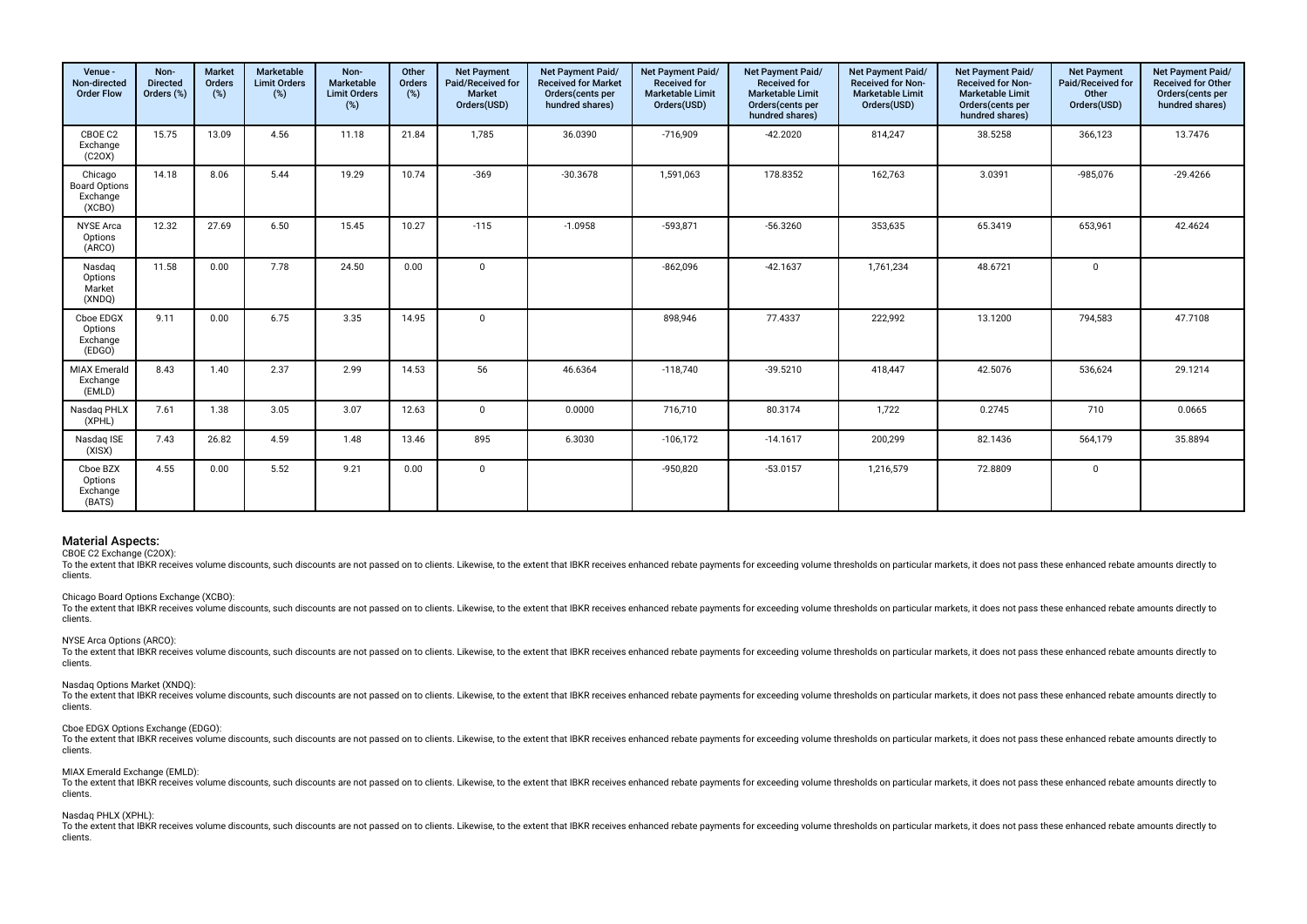### Nasdaq ISE (XISX):

To the extent that IBKR receives volume discounts, such discounts are not passed on to clients. Likewise, to the extent that IBKR receives enhanced rebate payments for exceeding volume thresholds on particular markets, it clients.

# Cboe BZX Options Exchange (BATS):

To the extent that lBKR receives volume discounts, such discounts are not passed on to clients. Likewise, to the extent that IBKR receives enhanced rebate payments for exceeding volume thresholds on particular markets, it clients.

# August 2021

# S&P 500 Stocks

# Summary

| <b>Non-Directed Orders</b><br>as % of All Orders | Market Orders as % of<br><b>Non-Directed Orders</b> | Marketable Limit<br>Orders as % of Non-<br><b>Directed Orders</b> | Non-Marketable Limit<br>Orders as % of Non-<br><b>Directed Orders</b> | Other Orders as % of<br><b>Non-Directed Orders</b> |
|--------------------------------------------------|-----------------------------------------------------|-------------------------------------------------------------------|-----------------------------------------------------------------------|----------------------------------------------------|
| 83.13                                            | 0.27                                                | 18.84                                                             | 77.95                                                                 | 2.95                                               |

# Venues

| Venue -<br>Non-directed<br><b>Order Flow</b>      | Non-<br><b>Directed</b><br>Orders (%) | <b>Market</b><br>Orders<br>(%) | <b>Marketable</b><br><b>Limit Orders</b><br>(%) | Non-<br>Marketable<br><b>Limit Orders</b><br>(%) | Other<br>Orders<br>(%) | <b>Net Payment</b><br>Paid/Received for<br><b>Market</b><br>Orders(USD) | <b>Net Payment Paid/</b><br><b>Received for Market</b><br>Orders(cents per<br>hundred shares) | Net Payment Paid/<br><b>Received for</b><br><b>Marketable Limit</b><br>Orders(USD) | <b>Net Payment Paid/</b><br><b>Received for</b><br><b>Marketable Limit</b><br>Orders(cents per<br>hundred shares) | <b>Net Payment Paid/</b><br><b>Received for Non-</b><br><b>Marketable Limit</b><br>Orders(USD) | Net Payment Paid/<br><b>Received for Non-</b><br><b>Marketable Limit</b><br>Orders(cents per<br>hundred shares) | <b>Net Payment</b><br>Paid/Received for<br>Other<br>Orders(USD) | Net Payment Paid/<br><b>Received for Other</b><br>Orders(cents per<br>hundred shares) |
|---------------------------------------------------|---------------------------------------|--------------------------------|-------------------------------------------------|--------------------------------------------------|------------------------|-------------------------------------------------------------------------|-----------------------------------------------------------------------------------------------|------------------------------------------------------------------------------------|-------------------------------------------------------------------------------------------------------------------|------------------------------------------------------------------------------------------------|-----------------------------------------------------------------------------------------------------------------|-----------------------------------------------------------------|---------------------------------------------------------------------------------------|
| Nasdag<br><b>Stock Market</b><br>(XNAS)           | 45.97                                 | 1.74                           | 5.54                                            | 56.36                                            | 33.32                  | $-7$                                                                    | $-1.1040$                                                                                     | $-61,317$                                                                          | $-25.3077$                                                                                                        | 280,178                                                                                        | 25.7150                                                                                                         | $-15,623$                                                       | $-7.3678$                                                                             |
| New York<br>Stock<br>Exchange<br>(XNYS)           | 19.49                                 | 0.00                           | 3.34                                            | 21.76                                            | 64.65                  | $\mathbf 0$                                                             |                                                                                               | $-23,613$                                                                          | $-15.5829$                                                                                                        | 115,003                                                                                        | 18.3413                                                                                                         | $-19,508$                                                       | $-6.9968$                                                                             |
| <b>CBOE EDGX</b><br>Exchange<br>(EDGX)            | 8.67                                  | 0.00                           | 2.30                                            | 10.53                                            | 1.12                   | $\mathbf 0$                                                             |                                                                                               | $-36,302$                                                                          | $-24.1179$                                                                                                        | 15,119                                                                                         | 25.7833                                                                                                         | $-24$                                                           | $-7.5772$                                                                             |
| <b>IBKR ATS</b><br>(IATS)                         | 6.18                                  | 0.00                           | 32.44                                           | 0.09                                             | 0.00                   | 0                                                                       |                                                                                               | $\Omega$                                                                           | 0.0000                                                                                                            | $\mathbf 0$                                                                                    | 0.0000                                                                                                          | 0                                                               |                                                                                       |
| <b>NYSE Arca</b><br>(ARCX)                        | 3.54                                  | 0.00                           | 3.01                                            | 3.82                                             | 0.00                   | $\mathbf 0$                                                             |                                                                                               | $-42,456$                                                                          | $-27.8535$                                                                                                        | 6,158                                                                                          | 23.0182                                                                                                         | $\Omega$                                                        |                                                                                       |
| <b>MEMX LLC</b><br>(MEMX)                         | 2.30                                  | 0.00                           | 2.87                                            | 2.26                                             | 0.00                   | $\mathbf 0$                                                             |                                                                                               | $-24,070$                                                                          | $-22.6671$                                                                                                        | 24,735                                                                                         | 33.3640                                                                                                         | $\mathbf 0$                                                     |                                                                                       |
| IEX (IEXD)                                        | 1.90                                  | 0.00                           | 6.70                                            | 0.81                                             | 0.12                   | $\mathbf 0$                                                             |                                                                                               | $-5,473$                                                                           | $-6.7119$                                                                                                         | $-900$                                                                                         | $-4.3515$                                                                                                       | $-2$                                                            | $-6.9385$                                                                             |
| <b>HRT</b><br>Execution<br>Services LLC<br>(HRTX) | 1.44                                  | 0.00                           | 7.66                                            | 0.00                                             | 0.00                   | $\mathbf 0$                                                             |                                                                                               | $\Omega$                                                                           | 0.0000                                                                                                            | $\mathbf 0$                                                                                    |                                                                                                                 | $\mathbf{0}$                                                    |                                                                                       |
| <b>CBOE BYX</b><br>Exchange<br>(BATY)             | 1.31                                  | 0.00                           | 1.01                                            | 1.43                                             | 0.16                   | $\mathbf 0$                                                             |                                                                                               | 317                                                                                | 1.1773                                                                                                            | $-39$                                                                                          | $-1.3834$                                                                                                       | $\mathbf{0}$                                                    | 1.1519                                                                                |

# Material Aspects:

Nasdaq Stock Market (XNAS):

To the extent that IBKR receives volume discounts, such discounts are not passed on to clients. Likewise, to the extent that IBKR receives enhanced rebate payments for exceeding volume thresholds on particular markets, it clients.

# New York Stock Exchange (XNYS):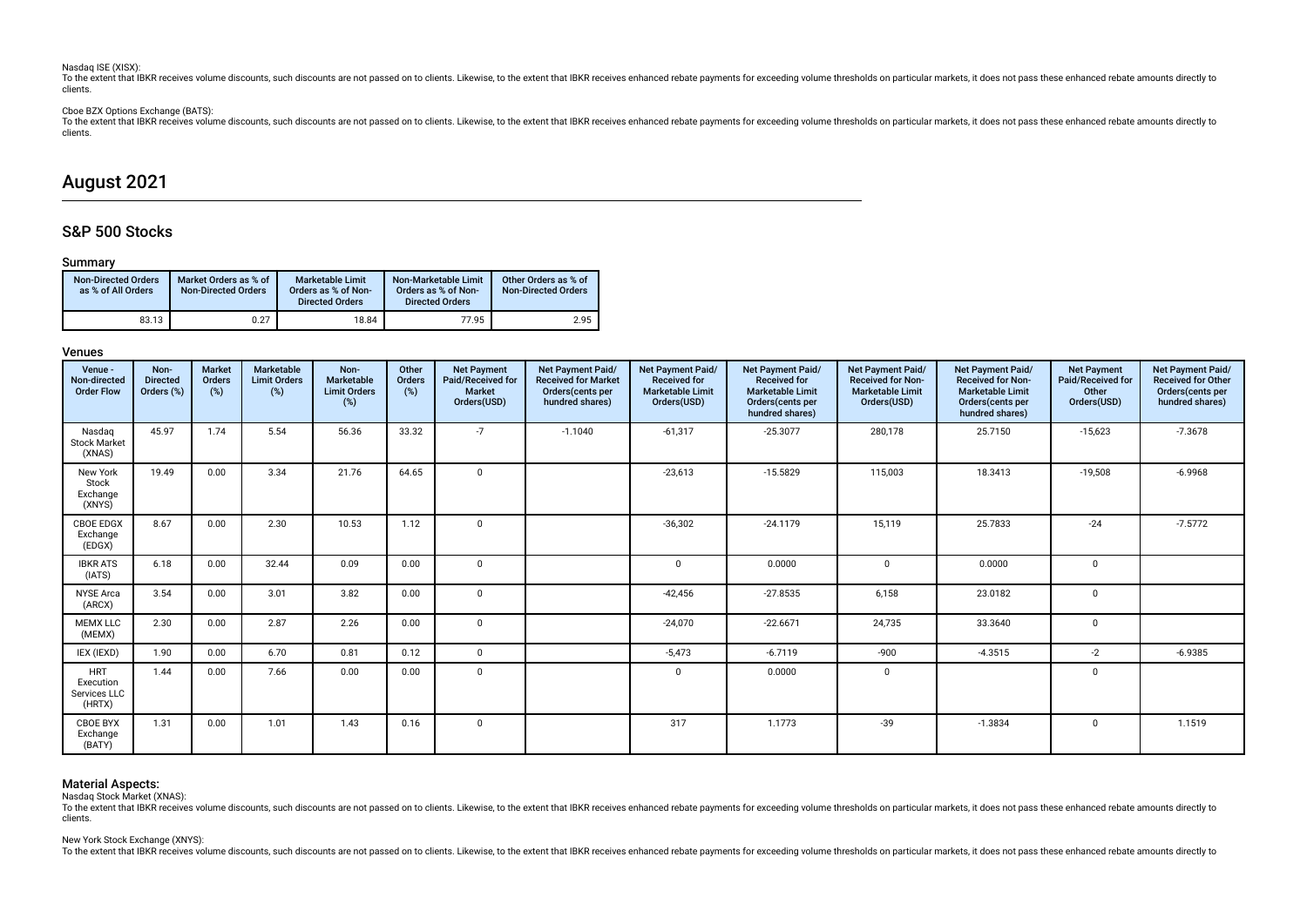| CBOE EDGX Exchange (EDGX):<br>To the extent that IBKR receives volume discounts, such discounts are not passed on to clients. Likewise, to the extent that IBKR receives enhanced rebate payments for exceeding volume thresholds on particular markets, it<br>clients.                                                                                                                                                                                                                                                    |
|----------------------------------------------------------------------------------------------------------------------------------------------------------------------------------------------------------------------------------------------------------------------------------------------------------------------------------------------------------------------------------------------------------------------------------------------------------------------------------------------------------------------------|
| <b>IBKR ATS (IATS):</b><br>IBKR operates the IBKR ATS in accordance with SEC Regulation ATS. IBKR uses the IBKR ATS to execute IBKR client orders against each other or against one or more professional liquidity providers who quote into the IBKR ATS.<br>exchange fees, and may offer Price Improvement. Statistical information regarding the quality of executions for orders effected through the IBKR ATS (e.g., average execution speed, percentage of orders receiving Price Impr<br>ibkr.com/regulatoryreports. |
| NYSE Arca (ARCX):<br>To the extent that IBKR receives volume discounts, such discounts are not passed on to clients. Likewise, to the extent that IBKR receives enhanced rebate payments for exceeding volume thresholds on particular markets, it<br>clients.                                                                                                                                                                                                                                                             |
| MEMX LLC (MEMX):<br>To the extent that IBKR receives volume discounts, such discounts are not passed on to clients. Likewise, to the extent that IBKR receives enhanced rebate payments for exceeding volume thresholds on particular markets, it<br>clients.                                                                                                                                                                                                                                                              |
| IEX (IEXD):<br>To the extent that IBKR receives volume discounts, such discounts are not passed on to clients. Likewise, to the extent that IBKR receives enhanced rebate payments for exceeding volume thresholds on particular markets, it<br>clients.                                                                                                                                                                                                                                                                   |
| CBOE BYX Exchange (BATY):<br>To the extent that IBKR receives volume discounts, such discounts are not passed on to clients. Likewise, to the extent that IBKR receives enhanced rebate payments for exceeding volume thresholds on particular markets, it<br>clients.                                                                                                                                                                                                                                                     |
|                                                                                                                                                                                                                                                                                                                                                                                                                                                                                                                            |

# August 2021

# Non-S&P 500 Stocks

# Summary

| <b>Non-Directed Orders</b><br>as % of All Orders | Market Orders as % of<br><b>Non-Directed Orders</b> | <b>Marketable Limit</b><br>Orders as % of Non-<br><b>Directed Orders</b> | Non-Marketable Limit<br>Orders as % of Non-<br><b>Directed Orders</b> | Other Orders as % of<br><b>Non-Directed Orders</b> |
|--------------------------------------------------|-----------------------------------------------------|--------------------------------------------------------------------------|-----------------------------------------------------------------------|----------------------------------------------------|
| 88.63                                            | 0.24                                                | 21.85                                                                    | 73.81                                                                 | 4.10                                               |

# Venues

| Venue -<br>Non-directed<br><b>Order Flow</b> | Non-<br><b>Directed</b><br>Orders (%) | <b>Market</b><br>Orders<br>(%) | <b>Marketable</b><br><b>Limit Orders</b><br>(%) | Non-<br>Marketable<br><b>Limit Orders</b> | Other<br>Orders<br>(%) | <b>Net Payment</b><br>Paid/Received for<br><b>Market</b><br>Orders(USD) | Net Payment Paid/<br><b>Received for Market</b><br>Orders(cents per<br>hundred shares) | Net Payment Paid/<br><b>Received for</b><br><b>Marketable Limit</b><br>Orders(USD) | Net Payment Paid/<br><b>Received for</b><br><b>Marketable Limit</b><br>Orders (cents per<br>hundred shares) | Net Payment Paid/<br><b>Received for Non-</b><br><b>Marketable Limit</b><br>Orders(USD) | Net Payment Paid/<br><b>Received for Non-</b><br><b>Marketable Limit</b><br>Orders (cents per<br>hundred shares) | <b>Net Payment</b><br>Paid/Received for<br>Other<br>Orders(USD) | Net Payment Paid/<br><b>Received for Other</b><br>Orders (cents per<br>hundred shares) |
|----------------------------------------------|---------------------------------------|--------------------------------|-------------------------------------------------|-------------------------------------------|------------------------|-------------------------------------------------------------------------|----------------------------------------------------------------------------------------|------------------------------------------------------------------------------------|-------------------------------------------------------------------------------------------------------------|-----------------------------------------------------------------------------------------|------------------------------------------------------------------------------------------------------------------|-----------------------------------------------------------------|----------------------------------------------------------------------------------------|
| Nasdag Stock<br>Market (XNAS)                | 37.52                                 | 1.38                           | 8.18                                            | 46.05                                     | 42.42                  | $-40$                                                                   | $-1.6592$                                                                              | $-1,024,883$                                                                       | $-27.3256$                                                                                                  | 3,194,665                                                                               | 24.2628                                                                                                          | $-67,791$                                                       | $-6.6814$                                                                              |
| <b>NYSE Arca</b><br>(ARCX)                   | 13.77                                 | 0.00                           | 5.33                                            | 15.92                                     | 20.87                  |                                                                         |                                                                                        | $-794,285$                                                                         | $-27.8050$                                                                                                  | 493,486                                                                                 | 26.0593                                                                                                          | $-33,975$                                                       | $-11.9263$                                                                             |
| New York Stock<br>Exchange<br>(XNYS)         | 13.12                                 | 0.00                           | 2.25                                            | 15.39                                     | 30.99                  |                                                                         |                                                                                        | $-214,255$                                                                         | $-21.3401$                                                                                                  | 937,225                                                                                 | 17.8602                                                                                                          | $-46,509$                                                       | $-7.1806$                                                                              |
| CBOE EDGX<br>Exchange<br>(EDGX)              | 11.22                                 | 0.00                           | 4.05                                            | 13.96                                     | 0.87                   |                                                                         |                                                                                        | $-663,072$                                                                         | $-27.3640$                                                                                                  | 291,506                                                                                 | 20.7575                                                                                                          | $-168$                                                          | $-6.2293$                                                                              |
| <b>IBKR ATS (IATS)</b>                       | 5.01                                  | 0.00                           | 22.38                                           | 0.16                                      | 0.00                   |                                                                         |                                                                                        |                                                                                    | 0.0000                                                                                                      |                                                                                         | 0.0000                                                                                                           |                                                                 |                                                                                        |
| <b>MEMX LLC</b><br>(MEMX)                    | 2.16                                  | 0.00                           | 3.13                                            | 2.00                                      | 0.00                   |                                                                         |                                                                                        | $-319,690$                                                                         | $-22.9636$                                                                                                  | 234,770                                                                                 | 33.1882                                                                                                          |                                                                 |                                                                                        |
| IEX (IEXD)                                   | 2.13                                  | 0.00                           | 7.65                                            | 0.61                                      | 0.23                   |                                                                         |                                                                                        | $-36,722$                                                                          | $-7.2782$                                                                                                   | $-3,881$                                                                                | $-3.1499$                                                                                                        | $-7$                                                            | $-7.2102$                                                                              |

clients.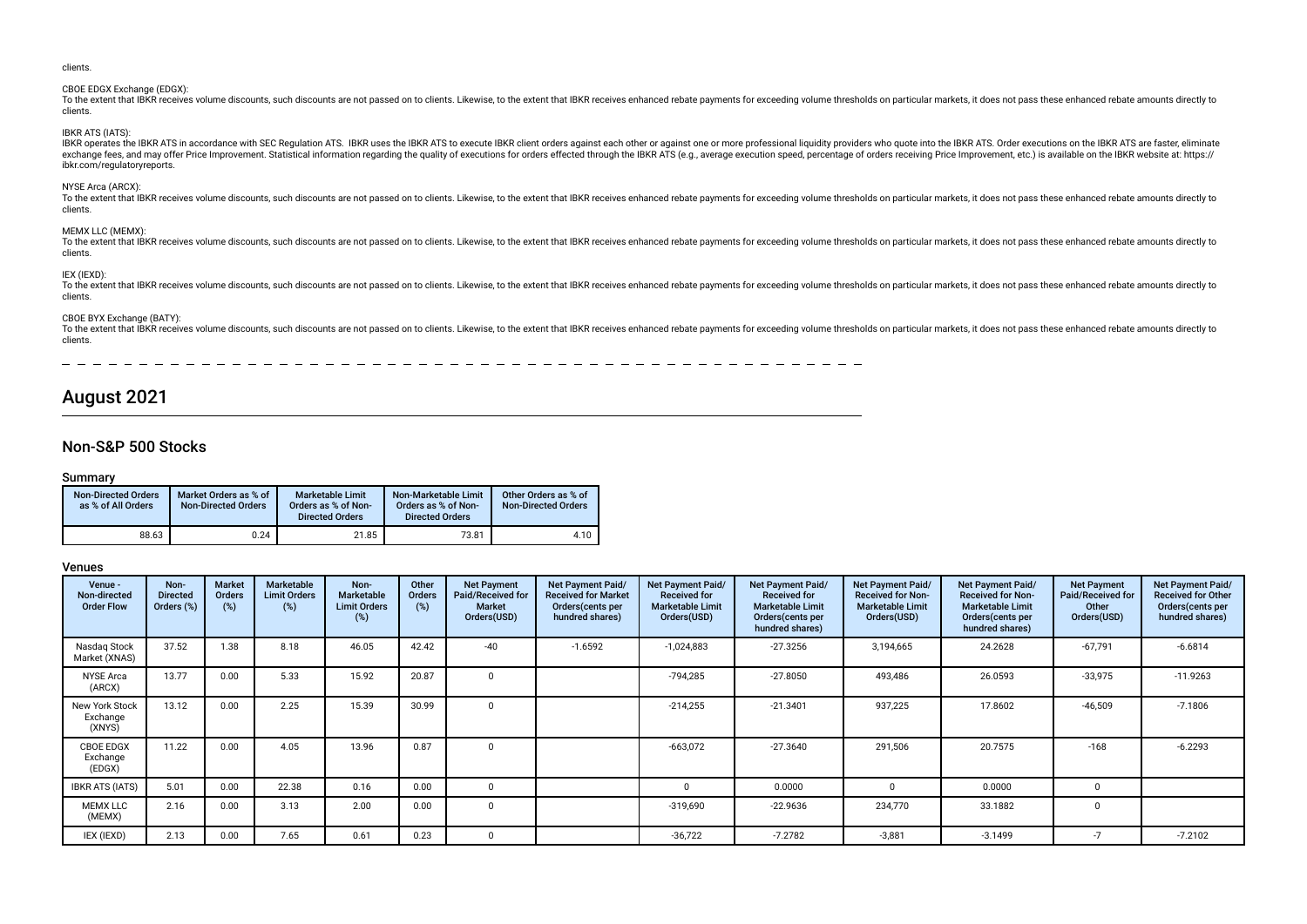| Venue -<br>Non-directed<br><b>Order Flow</b>   | Non-<br><b>Directed</b><br>Orders (%) | <b>Market</b><br>Orders<br>(%) | Marketable<br><b>Limit Orders</b><br>$(\%)$ | Non-<br>Marketable<br><b>Limit Orders</b><br>(%) | Other<br>Orders<br>(%) | <b>Net Payment</b><br>Paid/Received for<br><b>Market</b><br>Orders(USD) | <b>Net Payment Paid/</b><br><b>Received for Market</b><br>Orders (cents per<br>hundred shares) | Net Payment Paid/<br><b>Received for</b><br><b>Marketable Limit</b><br>Orders(USD) | Net Payment Paid/<br><b>Received for</b><br><b>Marketable Limit</b><br>Orders (cents per<br>hundred shares) | Net Payment Paid/<br><b>Received for Non-</b><br><b>Marketable Limit</b><br>Orders(USD) | Net Payment Paid/<br><b>Received for Non-</b><br><b>Marketable Limit</b><br>Orders (cents per<br>hundred shares) | <b>Net Payment</b><br>Paid/Received for<br>Other<br>Orders(USD) | Net Payment Paid/<br><b>Received for Other</b><br>Orders(cents per<br>hundred shares) |
|------------------------------------------------|---------------------------------------|--------------------------------|---------------------------------------------|--------------------------------------------------|------------------------|-------------------------------------------------------------------------|------------------------------------------------------------------------------------------------|------------------------------------------------------------------------------------|-------------------------------------------------------------------------------------------------------------|-----------------------------------------------------------------------------------------|------------------------------------------------------------------------------------------------------------------|-----------------------------------------------------------------|---------------------------------------------------------------------------------------|
| <b>UBS ATS (UBSA)</b>                          | 1.59                                  | 0.00                           | 7.27                                        | 0.00                                             | 0.00                   |                                                                         |                                                                                                |                                                                                    | 0.0000                                                                                                      |                                                                                         |                                                                                                                  |                                                                 |                                                                                       |
| Citadel<br>Securities<br>"PRO" (CDRG)          | 1.49                                  | 0.00                           | 6.81                                        | 0.00                                             | 0.00                   |                                                                         |                                                                                                |                                                                                    | 0.0000                                                                                                      |                                                                                         |                                                                                                                  |                                                                 |                                                                                       |
| <b>HRT Execution</b><br>Services LLC<br>(HRTX) | 1.38                                  | 0.00                           | 6.34                                        | 0.00                                             | 0.00                   |                                                                         |                                                                                                |                                                                                    | 0.0000                                                                                                      |                                                                                         |                                                                                                                  |                                                                 |                                                                                       |
| <b>CBOE BYX</b><br>Exchange<br>(BATY)          | 1.27                                  | 0.00                           | 1.33                                        | 1.32                                             | 0.14                   |                                                                         |                                                                                                | 7,566                                                                              | 1.4866                                                                                                      | $-1,027$                                                                                | $-3.6574$                                                                                                        |                                                                 | $-3.1107$                                                                             |

Nasdaq Stock Market (XNAS):

To the extent that IBKR receives volume discounts, such discounts are not passed on to clients. Likewise, to the extent that IBKR receives enhanced rebate payments for exceeding volume thresholds on particular markets, it clients.

### NYSE Arca (ARCX):

To the extent that IBKR receives volume discounts, such discounts are not passed on to clients. Likewise, to the extent that IBKR receives enhanced rebate payments for exceeding volume thresholds on particular markets, it clients.

### New York Stock Exchange (XNYS):

To the extent that IBKR receives volume discounts, such discounts are not passed on to clients. Likewise, to the extent that IBKR receives enhanced rebate payments for exceeding volume thresholds on particular markets, it clients.

## CBOE EDGX Exchange (EDGX):

To the extent that IBKR receives volume discounts, such discounts are not passed on to clients. Likewise, to the extent that IBKR receives enhanced rebate payments for exceeding volume thresholds on particular markets, it clients.

### IBKR ATS (IATS):

IBKR operates the IBKR ATS in accordance with SEC Regulation ATS. IBKR uses the IBKR ATS to execute IBKR client orders against each other or against one or more professional liquidity providers who quote into the IBKR ATS. exchange fees, and may offer Price Improvement. Statistical information regarding the quality of executions for orders effected through the IBKR ATS (e.g., average execution speed, percentage of orders receiving Price Impr ibkr.com/regulatoryreports.

### MEMX LLC (MEMX):

To the extent that IBKR receives volume discounts, such discounts are not passed on to clients. Likewise, to the extent that IBKR receives enhanced rebate payments for exceeding volume thresholds on particular markets, it clients.

### IEX (IEXD):

To the extent that IBKR receives volume discounts, such discounts are not passed on to clients. Likewise, to the extent that IBKR receives enhanced rebate payments for exceeding volume thresholds on particular markets, it clients.

# CBOE BYX Exchange (BATY):

To the extent that IBKR receives volume discounts, such discounts are not passed on to clients. Likewise, to the extent that IBKR receives enhanced rebate payments for exceeding volume thresholds on particular markets, it clients.

# August 2021

# **Options**

# Summary

| <b>Non-Directed Orders</b><br>as % of All Orders | Market Orders as % of<br><b>Non-Directed Orders</b> | <b>Marketable Limit</b><br>Orders as % of Non-<br><b>Directed Orders</b> | Non-Marketable Limit<br>Orders as % of Non-<br><b>Directed Orders</b> | Other Orders as % of<br><b>Non-Directed Orders</b> |
|--------------------------------------------------|-----------------------------------------------------|--------------------------------------------------------------------------|-----------------------------------------------------------------------|----------------------------------------------------|
| 99.87                                            | 0.08                                                | 7.24                                                                     | 44.29                                                                 | 48.39                                              |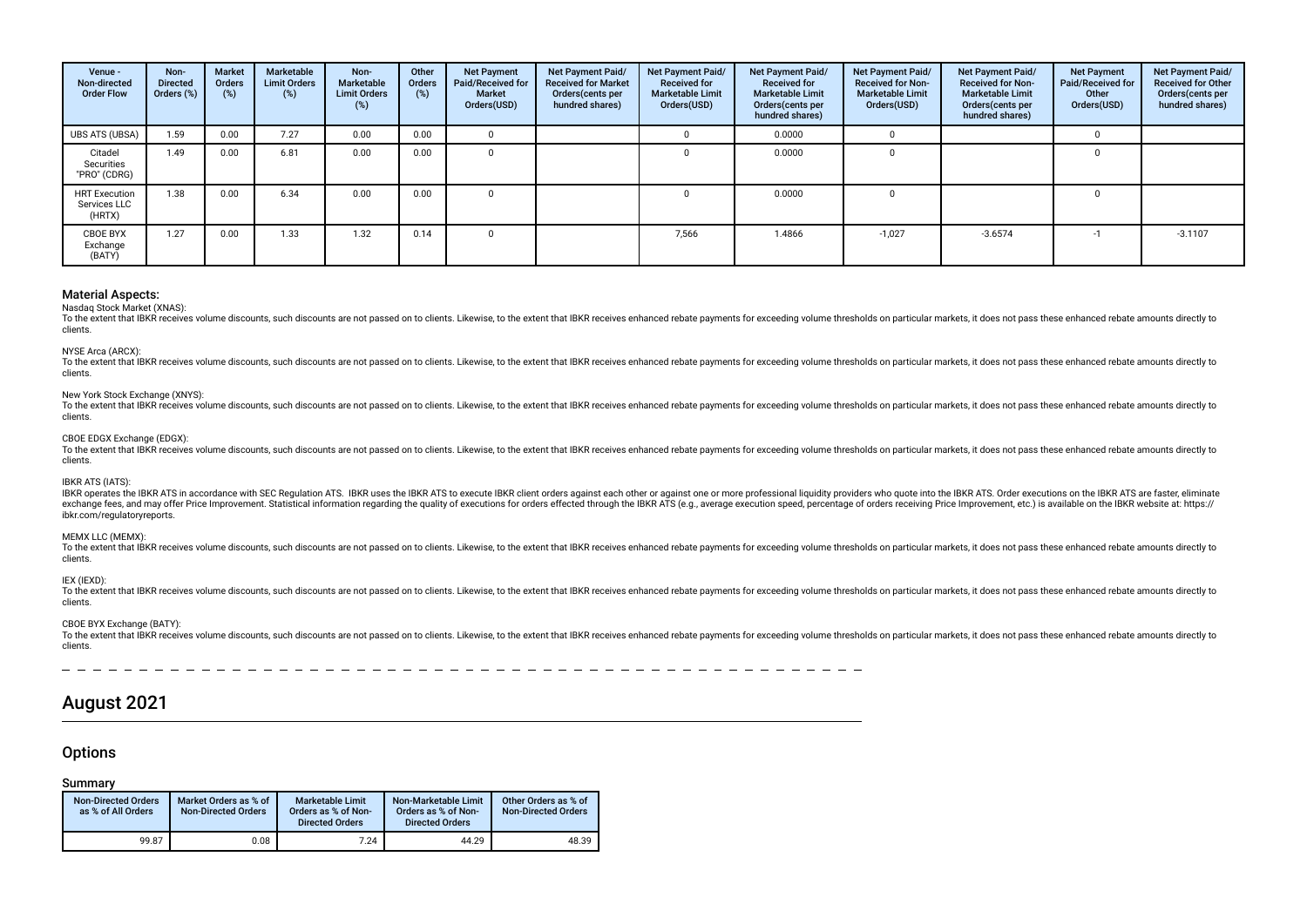### Venues

| Venue -<br>Non-directed<br><b>Order Flow</b>          | Non-<br><b>Directed</b><br>Orders (%) | <b>Market</b><br>Orders<br>(%) | Marketable<br><b>Limit Orders</b><br>(%) | Non-<br>Marketable<br><b>Limit Orders</b><br>$(\%)$ | Other<br>Orders<br>$(\%)$ | <b>Net Payment</b><br>Paid/Received for<br>Market<br>Orders(USD) | Net Payment Paid/<br><b>Received for Market</b><br>Orders(cents per<br>hundred shares) | Net Payment Paid/<br><b>Received for</b><br><b>Marketable Limit</b><br>Orders(USD) | Net Payment Paid/<br><b>Received for</b><br><b>Marketable Limit</b><br>Orders(cents per<br>hundred shares) | Net Payment Paid/<br><b>Received for Non-</b><br><b>Marketable Limit</b><br>Orders(USD) | Net Payment Paid/<br><b>Received for Non-</b><br><b>Marketable Limit</b><br>Orders(cents per<br>hundred shares) | <b>Net Payment</b><br>Paid/Received for<br>Other<br>Orders(USD) | Net Payment Paid/<br>Received for Other<br>Orders(cents per<br>hundred shares) |
|-------------------------------------------------------|---------------------------------------|--------------------------------|------------------------------------------|-----------------------------------------------------|---------------------------|------------------------------------------------------------------|----------------------------------------------------------------------------------------|------------------------------------------------------------------------------------|------------------------------------------------------------------------------------------------------------|-----------------------------------------------------------------------------------------|-----------------------------------------------------------------------------------------------------------------|-----------------------------------------------------------------|--------------------------------------------------------------------------------|
| CBOE C2<br>Exchange<br>(C20X)                         | 15.96                                 | 31.84                          | 4.80                                     | 11.24                                               | 21.93                     | 1,508                                                            | 28.8264                                                                                | -739,683                                                                           | $-42.0856$                                                                                                 | 851,336                                                                                 | 38.7100                                                                                                         | 662,251                                                         | 28.5675                                                                        |
| <b>NYSE Arca</b><br>Options<br>(ARCO)                 | 14.60                                 | 25.79                          | 6.68                                     | 20.46                                               | 10.41                     | $-393$                                                           | $-3.8231$                                                                              | -597,972                                                                           | $-57.4324$                                                                                                 | 956,234                                                                                 | 66.1607                                                                                                         | 884,419                                                         | 41.9051                                                                        |
| Chicago<br><b>Board Options</b><br>Exchange<br>(XCBO) | 13.32                                 | 3.59                           | 4.19                                     | 18.09                                               | 10.33                     | $-1,790$                                                         | $-47.7261$                                                                             | 1,476,469                                                                          | 160.3533                                                                                                   | 100,820                                                                                 | 2.1643                                                                                                          | $-1,079,650$                                                    | $-30.2913$                                                                     |
| Nasdag<br>Options<br>Market<br>(XNDQ)                 | 11.42                                 | 0.00                           | 7.05                                     | 24.62                                               | 0.00                      | $\mathbf 0$                                                      |                                                                                        | $-836,010$                                                                         | $-42.1018$                                                                                                 | 1,951,685                                                                               | 51.3389                                                                                                         | 0                                                               |                                                                                |
| Cboe EDGX<br>Options<br>Exchange<br>(EDGO)            | 9.76                                  | 0.00                           | 7.68                                     | 4.18                                                | 15.20                     | $\mathbf 0$                                                      |                                                                                        | 1,063,597                                                                          | 80.1303                                                                                                    | 281,390                                                                                 | 13.0615                                                                                                         | 807,272                                                         | 47.5426                                                                        |
| <b>MIAX Emerald</b><br>Exchange<br>(EMLD)             | 9.43                                  | 5.47                           | 2.97                                     | 5.36                                                | 14.13                     | 1,260                                                            | 53.4688                                                                                | $-143,492$                                                                         | $-37.4724$                                                                                                 | 743,033                                                                                 | 42.8378                                                                                                         | 557,906                                                         | 29.1228                                                                        |
| Nasdag ISE<br>(XISX)                                  | 7.90                                  | 21.52                          | 4.94                                     | 1.31                                                | 14.34                     | $-526$                                                           | $-5.0556$                                                                              | $-78,553$                                                                          | $-9.8239$                                                                                                  | 151,804                                                                                 | 83.2790                                                                                                         | 640,752                                                         | 37.4802                                                                        |
| Nasdaq PHLX<br>(XPHL)                                 | 7.17                                  | 1.31                           | 3.05                                     | 2.41                                                | 12.15                     | $-11$                                                            | $-1.2355$                                                                              | 742,448                                                                            | 80.9879                                                                                                    | 364                                                                                     | 0.0673                                                                                                          | $-2,230$                                                        | $-0.1942$                                                                      |
| Nasdaq<br>GEMX (GMNI)                                 | 2.75                                  | 5.50                           | 1.73                                     | 5.92                                                | 0.00                      | 923                                                              | 36.0703                                                                                | $-230,016$                                                                         | $-51.1776$                                                                                                 | 630,240                                                                                 | 43.5007                                                                                                         | $-232$                                                          | $-50.6630$                                                                     |

### Material Aspects:

CBOE C2 Exchange (C2OX):

To the extent that IBKR receives volume discounts, such discounts are not passed on to clients. Likewise, to the extent that IBKR receives enhanced rebate payments for exceeding volume thresholds on particular markets, it clients.

#### NYSE Arca Options (ARCO):

To the extent that IBKR receives volume discounts, such discounts are not passed on to clients. Likewise, to the extent that IBKR receives enhanced rebate payments for exceeding volume thresholds on particular markets, it clients.

#### Chicago Board Options Exchange (XCBO):

To the extent that IBKR receives volume discounts, such discounts are not passed on to clients. Likewise, to the extent that IBKR receives enhanced rebate payments for exceeding volume thresholds on particular markets, it clients.

### Nasdaq Options Market (XNDQ):

To the extent that IBKR receives volume discounts, such discounts are not passed on to clients. Likewise, to the extent that IBKR receives enhanced rebate payments for exceeding volume thresholds on particular markets, it clients.

#### Cboe EDGX Options Exchange (EDGO):

To the extent that IBKR receives volume discounts, such discounts are not passed on to clients. Likewise, to the extent that IBKR receives enhanced rebate payments for exceeding volume thresholds on particular markets, it clients.

### MIAX Emerald Exchange (EMLD):

To the extent that IBKR receives volume discounts, such discounts are not passed on to clients. Likewise, to the extent that IBKR receives enhanced rebate payments for exceeding volume thresholds on particular markets, it clients.

### Nasdaq ISE (XISX):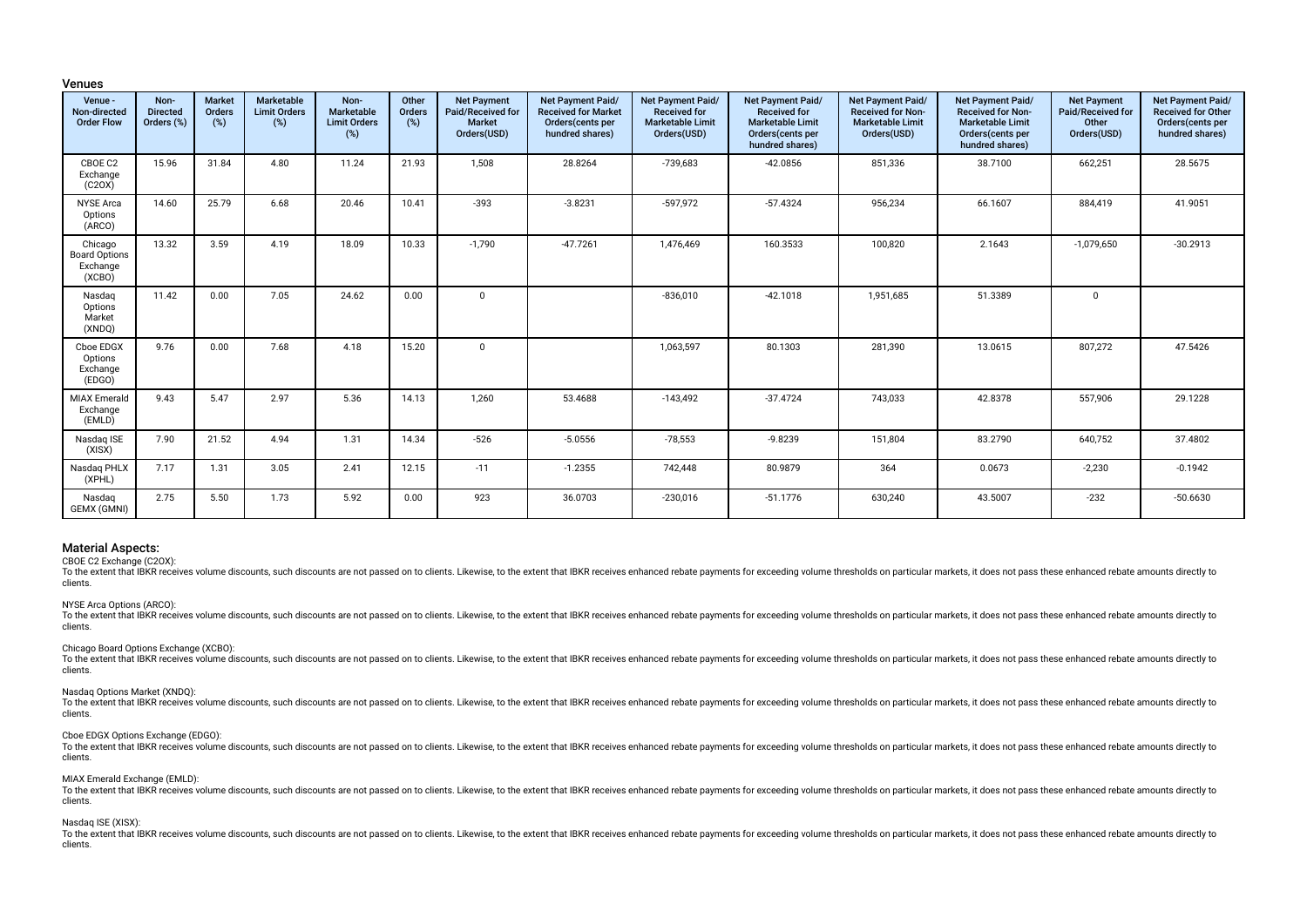### Nasdaq PHLX (XPHL):

To the extent that IBKR receives volume discounts, such discounts are not passed on to clients. Likewise, to the extent that IBKR receives enhanced rebate payments for exceeding volume thresholds on particular markets, it clients.

# Nasdaq GEMX (GMNI):

To the extent that IBKR receives volume discounts, such discounts are not passed on to clients. Likewise, to the extent that IBKR receives enhanced rebate payments for exceeding volume thresholds on particular markets, it clients.

# September 2021

# S&P 500 Stocks

# Summary

| <b>Non-Directed Orders</b><br>as % of All Orders | Market Orders as % of<br><b>Non-Directed Orders</b> | <b>Marketable Limit</b><br>Orders as % of Non-<br><b>Directed Orders</b> | Non-Marketable Limit<br>Orders as % of Non-<br><b>Directed Orders</b> | Other Orders as % of<br><b>Non-Directed Orders</b> |
|--------------------------------------------------|-----------------------------------------------------|--------------------------------------------------------------------------|-----------------------------------------------------------------------|----------------------------------------------------|
| 79.76                                            | 0.22                                                | 15.49                                                                    | 81.61                                                                 | 2.68                                               |

# Venues

| Venue -<br>Non-directed<br><b>Order Flow</b>      | Non-<br><b>Directed</b><br>Orders (%) | <b>Market</b><br>Orders<br>(%) | Marketable<br><b>Limit Orders</b><br>(%) | Non-<br>Marketable<br><b>Limit Orders</b><br>(%) | Other<br>Orders<br>(%) | <b>Net Payment</b><br>Paid/Received for<br><b>Market</b><br>Orders(USD) | Net Payment Paid/<br><b>Received for Market</b><br>Orders (cents per<br>hundred shares) | Net Payment Paid/<br><b>Received for</b><br><b>Marketable Limit</b><br>Orders(USD) | Net Payment Paid/<br><b>Received for</b><br><b>Marketable Limit</b><br>Orders(cents per<br>hundred shares) | Net Payment Paid/<br><b>Received for Non-</b><br><b>Marketable Limit</b><br>Orders(USD) | Net Payment Paid/<br><b>Received for Non-</b><br><b>Marketable Limit</b><br>Orders(cents per<br>hundred shares) | <b>Net Payment</b><br>Paid/Received for<br>Other<br>Orders(USD) | Net Payment Paid/<br><b>Received for Other</b><br>Orders(cents per<br>hundred shares) |
|---------------------------------------------------|---------------------------------------|--------------------------------|------------------------------------------|--------------------------------------------------|------------------------|-------------------------------------------------------------------------|-----------------------------------------------------------------------------------------|------------------------------------------------------------------------------------|------------------------------------------------------------------------------------------------------------|-----------------------------------------------------------------------------------------|-----------------------------------------------------------------------------------------------------------------|-----------------------------------------------------------------|---------------------------------------------------------------------------------------|
| Nasdag<br><b>Stock Market</b><br>(XNAS)           | 49.77                                 | 2.99                           | 5.83                                     | 58.76                                            | 33.73                  | $-62$                                                                   | $-5.9483$                                                                               | $-50,978$                                                                          | $-24.7511$                                                                                                 | 252,383                                                                                 | 26.6867                                                                                                         | $-14,009$                                                       | $-7.4229$                                                                             |
| New York<br>Stock<br>Exchange<br>(XNYS)           | 17.50                                 | 0.00                           | 3.25                                     | 18.71                                            | 64.27                  | $\mathbf 0$                                                             |                                                                                         | $-21,237$                                                                          | $-15.5561$                                                                                                 | 119,782                                                                                 | 18.1300                                                                                                         | $-18,877$                                                       | $-7.0984$                                                                             |
| CBOE EDGX<br>Exchange<br>(EDGX)                   | 7.22                                  | 0.00                           | 1.91                                     | 8.45                                             | 1.12                   | $\mathbf 0$                                                             |                                                                                         | $-28,434$                                                                          | $-23.6056$                                                                                                 | 13,063                                                                                  | 25.4824                                                                                                         | $-33$                                                           | $-7.7468$                                                                             |
| NYSE Arca<br>(ARCX)                               | 5.72                                  | 0.00                           | 2.79                                     | 6.48                                             | 0.00                   | 0                                                                       |                                                                                         | $-36,075$                                                                          | $-28.5311$                                                                                                 | 5,793                                                                                   | 22.6629                                                                                                         | 0                                                               |                                                                                       |
| <b>IBKR ATS</b><br>(IATS)                         | 5.25                                  | 0.00                           | 33.55                                    | 0.07                                             | 0.00                   | $\mathbf 0$                                                             |                                                                                         | $\Omega$                                                                           | 0.0000                                                                                                     | $\Omega$                                                                                | 0.0000                                                                                                          | $\mathbf 0$                                                     |                                                                                       |
| <b>MIAX PEARL</b><br>Equities<br>(EPRL)           | 2.89                                  | 0.00                           | 1.01                                     | 3.35                                             | 0.00                   | $\mathbf 0$                                                             |                                                                                         | $-5,871$                                                                           | $-23.4285$                                                                                                 | 33,093                                                                                  | 31.8118                                                                                                         | $\mathbf{0}$                                                    |                                                                                       |
| IEX (IEXG)                                        | 1.51                                  | 0.00                           | 6.34                                     | 0.64                                             | 0.17                   | $\mathbf 0$                                                             |                                                                                         | $-4,396$                                                                           | $-6.0532$                                                                                                  | $-783$                                                                                  | $-4.4447$                                                                                                       | $-2$                                                            | $-6.8174$                                                                             |
| <b>HRT</b><br>Execution<br>Services LLC<br>(HRTX) | 1.20                                  | 0.00                           | 7.74                                     | 0.00                                             | 0.00                   | $\mathbf 0$                                                             |                                                                                         | $\Omega$                                                                           | 0.0000                                                                                                     | $\mathbf 0$                                                                             |                                                                                                                 | $\mathbf{0}$                                                    |                                                                                       |

# Material Aspects:

Nasdaq Stock Market (XNAS):

To the extent that IBKR receives volume discounts, such discounts are not passed on to clients. Likewise, to the extent that IBKR receives enhanced rebate payments for exceeding volume thresholds on particular markets, it clients.

New York Stock Exchange (XNYS):

To the extent that IBKR receives volume discounts, such discounts are not passed on to clients. Likewise, to the extent that IBKR receives enhanced rebate payments for exceeding volume thresholds on particular markets, it clients.

CBOE EDGX Exchange (EDGX):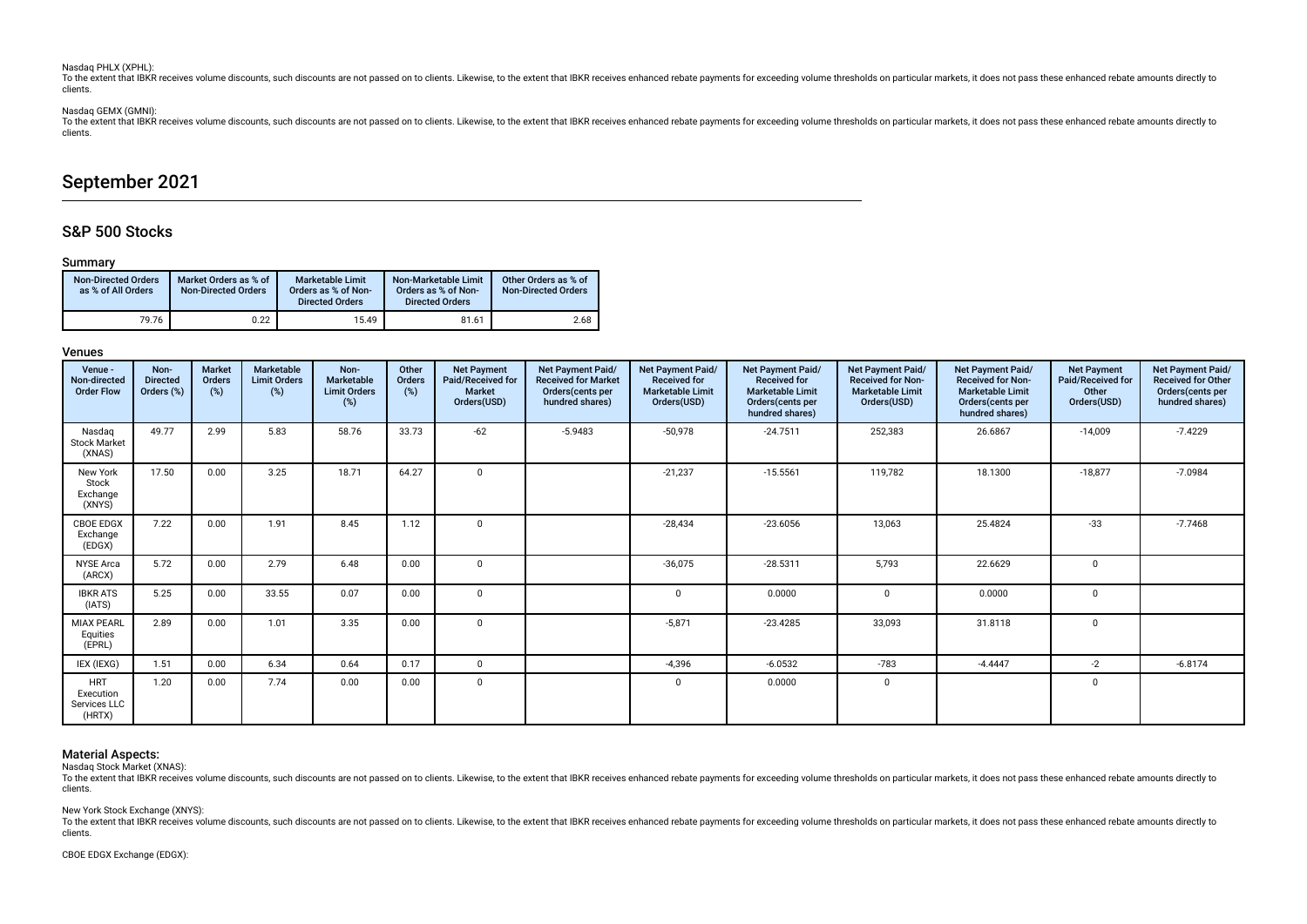To the extent that IBKR receives volume discounts, such discounts are not passed on to clients. Likewise, to the extent that IBKR receives enhanced rebate payments for exceeding volume thresholds on particular markets, it clients.

# NYSE Arca (ARCX):

To the extent that JBKR receives volume discounts, such discounts are not passed on to clients. Likewise, to the extent that IBKR receives enhanced rebate payments for exceeding volume thresholds on particular markets, it clients.

# IBKR ATS (IATS):

IBKR operates the IBKR ATS in accordance with SEC Regulation ATS. IBKR uses the IBKR ATS to execute IBKR client orders against each other or against one or more professional liquidity providers who quote into the IBKR ATS. exchange fees, and may offer Price Improvement. Statistical information regarding the guality of executions for orders effected through the IBKR ATS (e.g., average execution speed, percentage of orders receiving Price Impr ibkr.com/regulatoryreports.

### MIAX PEARL Equities (EPRL):

To the extent that IBKR receives volume discounts, such discounts are not passed on to clients. Likewise, to the extent that IBKR receives enhanced rebate payments for exceeding volume thresholds on particular markets, it clients.

# September 2021

# Non-S&P 500 Stocks

### Summary

| <b>Non-Directed Orders</b><br>as % of All Orders | Market Orders as % of<br><b>Non-Directed Orders</b> | <b>Marketable Limit</b><br>Orders as % of Non-<br><b>Directed Orders</b> | Non-Marketable Limit<br>Orders as % of Non-<br><b>Directed Orders</b> | Other Orders as % of<br><b>Non-Directed Orders</b> |
|--------------------------------------------------|-----------------------------------------------------|--------------------------------------------------------------------------|-----------------------------------------------------------------------|----------------------------------------------------|
| 88.25                                            | 0.22                                                | 22.56                                                                    | 73.02                                                                 | 4.19                                               |

# Venues

| Venue -<br>Non-directed<br><b>Order Flow</b>   | Non-<br><b>Directed</b><br>Orders (%) | Market<br>Orders<br>(%) | Marketable<br><b>Limit Orders</b><br>(%) | Non-<br>Marketable<br><b>Limit Orders</b><br>(%) | Other<br>Orders<br>(%) | <b>Net Payment</b><br>Paid/Received for<br><b>Market</b><br>Orders(USD) | Net Payment Paid/<br><b>Received for Market</b><br>Orders (cents per<br>hundred shares) | Net Payment Paid/<br><b>Received for</b><br><b>Marketable Limit</b><br>Orders(USD) | <b>Net Payment Paid/</b><br><b>Received for</b><br><b>Marketable Limit</b><br>Orders(cents per<br>hundred shares) | Net Payment Paid/<br><b>Received for Non-</b><br><b>Marketable Limit</b><br>Orders(USD) | Net Payment Paid/<br><b>Received for Non-</b><br><b>Marketable Limit</b><br>Orders (cents per<br>hundred shares) | <b>Net Payment</b><br>Paid/Received for<br>Other<br>Orders(USD) | Net Payment Paid/<br><b>Received for Other</b><br>Orders(cents per<br>hundred shares) |
|------------------------------------------------|---------------------------------------|-------------------------|------------------------------------------|--------------------------------------------------|------------------------|-------------------------------------------------------------------------|-----------------------------------------------------------------------------------------|------------------------------------------------------------------------------------|-------------------------------------------------------------------------------------------------------------------|-----------------------------------------------------------------------------------------|------------------------------------------------------------------------------------------------------------------|-----------------------------------------------------------------|---------------------------------------------------------------------------------------|
| Nasdag Stock<br>Market (XNAS)                  | 35.11                                 | 1.24                    | 7.42                                     | 43.31                                            | 43.09                  | $-79$                                                                   | $-3.9454$                                                                               | $-1,046,299$                                                                       | $-25.6059$                                                                                                        | 3,000,205                                                                               | 22.5183                                                                                                          | $-60,409$                                                       | $-6.9606$                                                                             |
| <b>NYSE</b> Arca<br>(ARCX)                     | 14.57                                 | 0.00                    | 5.22                                     | 17.14                                            | 20.86                  | $\Omega$                                                                |                                                                                         | $-848.270$                                                                         | $-25.8017$                                                                                                        | 550.480                                                                                 | 22.1773                                                                                                          | $-30,181$                                                       | $-11.9533$                                                                            |
| New York Stock<br>Exchange<br>(XNYS)           | 13.38                                 | 0.00                    | 2.08                                     | 15.95                                            | 30.26                  | $\Omega$                                                                |                                                                                         | $-218,176$                                                                         | $-21.6411$                                                                                                        | 782,449                                                                                 | 17.9673                                                                                                          | $-39,608$                                                       | $-7.1890$                                                                             |
| <b>CBOE EDGX</b><br>Exchange<br>(EDGX)         | 10.69                                 | 0.00                    | 3.94                                     | 13.36                                            | 1.00                   | $\Omega$                                                                |                                                                                         | $-678,456$                                                                         | $-26.6130$                                                                                                        | 405.411                                                                                 | 21.0614                                                                                                          | $-201$                                                          | $-7.1147$                                                                             |
| <b>IBKR ATS (IATS)</b>                         | 4.83                                  | 0.00                    | 20.96                                    | 0.13                                             | 0.00                   | $\mathbf{0}$                                                            |                                                                                         | $\Omega$                                                                           | 0.0000                                                                                                            | $\Omega$                                                                                | 0.0000                                                                                                           | $\mathbf 0$                                                     |                                                                                       |
| <b>MIAX PEARL</b><br>Equities (EPRL)           | 3.34                                  | 0.00                    | 1.20                                     | 4.20                                             | 0.00                   | $\Omega$                                                                |                                                                                         | $-112,710$                                                                         | $-24.1261$                                                                                                        | 446.671                                                                                 | 31.9679                                                                                                          | $\mathbf 0$                                                     |                                                                                       |
| IEX (IEXD)                                     | 2.10                                  | 0.00                    | 7.39                                     | 0.59                                             | 0.21                   | $\mathbf 0$                                                             |                                                                                         | $-33,825$                                                                          | $-6.2884$                                                                                                         | $-4.439$                                                                                | $-3.3431$                                                                                                        | $-16$                                                           | $-9.0218$                                                                             |
| <b>HRT</b> Execution<br>Services LLC<br>(HRTX) | 1.58                                  | 0.00                    | 6.99                                     | 0.00                                             | 0.00                   | $\Omega$                                                                |                                                                                         | $\Omega$                                                                           | 0.0000                                                                                                            | $\mathbf 0$                                                                             |                                                                                                                  | $\Omega$                                                        |                                                                                       |
| <b>UBS ATS (UBSA)</b>                          | 1.51                                  | 0.00                    | 6.68                                     | 0.00                                             | 0.00                   | $\mathbf{0}$                                                            |                                                                                         | $\mathbf 0$                                                                        | 0.0000                                                                                                            | $\mathbf{0}$                                                                            | 0.0000                                                                                                           | $\mathbf 0$                                                     |                                                                                       |
| Citadel<br>Securities<br>"PRO" (CDRG)          | 1.44                                  | 0.00                    | 6.38                                     | 0.00                                             | 0.00                   | $\Omega$                                                                |                                                                                         | $\Omega$                                                                           | 0.0000                                                                                                            | $\Omega$                                                                                | 0.0000                                                                                                           | $\mathbf 0$                                                     |                                                                                       |
| <b>MEMX LLC</b><br>(MEMX)                      | 1.28                                  | 0.00                    | 3.27                                     | 0.75                                             | 0.00                   | $\Omega$                                                                |                                                                                         | $-439,004$                                                                         | $-26.5960$                                                                                                        | 38,666                                                                                  | 24.3466                                                                                                          | $\mathbf 0$                                                     |                                                                                       |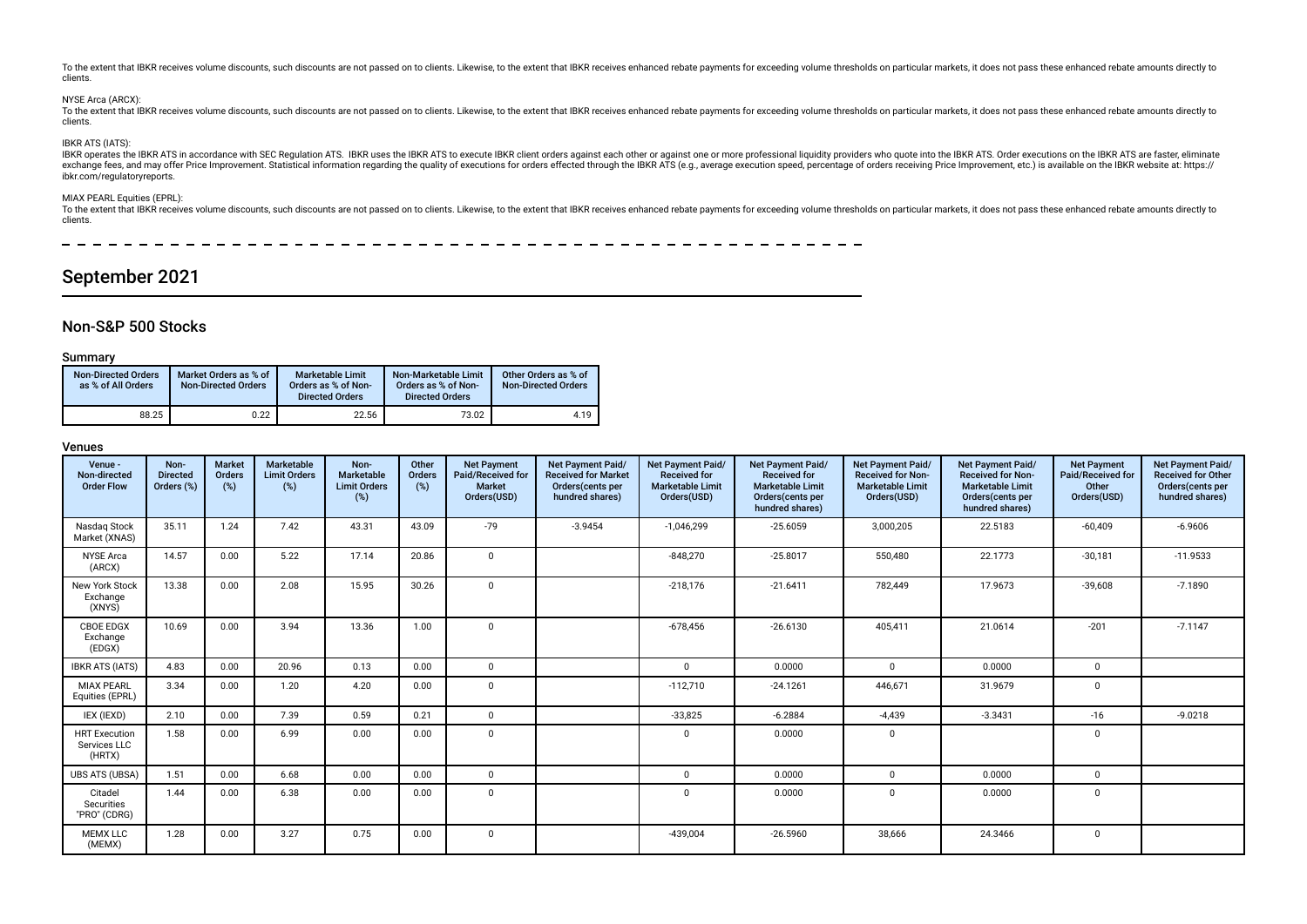| Venue -<br>Non-directed<br><b>Order Flow</b> | Non-<br><b>Directed</b><br>Orders (%) | <b>Market</b><br><b>Orders</b> | <b>Marketable</b><br><b>Limit Orders</b><br>(%) | Non-<br>Marketable<br><b>Limit Orders</b><br>(%) | Other<br>Orders | <b>Net Payment</b><br><b>Paid/Received for</b><br><b>Market</b><br>Orders(USD) | <b>Net Payment Paid/</b><br><b>Received for Market</b><br>Orders (cents per<br>hundred shares) | <b>Net Payment Paid/</b><br><b>Received for</b><br><b>Marketable Limit</b><br>Orders(USD) | <b>Net Payment Paid/</b><br><b>Received for</b><br><b>Marketable Limit</b><br>Orders(cents per<br>hundred shares) | Net Payment Paid/<br><b>Received for Non-</b><br><b>Marketable Limit</b><br>Orders(USD) | <b>Net Payment Paid/</b><br><b>Received for Non-</b><br><b>Marketable Limit</b><br>Orders (cents per<br>hundred shares) | <b>Net Payment</b><br>Paid/Received for<br>Other<br>Orders(USD) | <b>Net Payment Paid/</b><br><b>Received for Other</b><br>Orders(cents per<br>hundred shares) |
|----------------------------------------------|---------------------------------------|--------------------------------|-------------------------------------------------|--------------------------------------------------|-----------------|--------------------------------------------------------------------------------|------------------------------------------------------------------------------------------------|-------------------------------------------------------------------------------------------|-------------------------------------------------------------------------------------------------------------------|-----------------------------------------------------------------------------------------|-------------------------------------------------------------------------------------------------------------------------|-----------------------------------------------------------------|----------------------------------------------------------------------------------------------|
| <b>CBOE BYX</b><br>Exchange<br>(BATY)        | 1.20                                  | 0.00                           | 1.54                                            | .15                                              | 0.22            |                                                                                |                                                                                                | 7,605                                                                                     | 1.1932                                                                                                            | $-2.456$                                                                                | $-7.1445$                                                                                                               |                                                                 | $-6.7086$                                                                                    |

Nasdaq Stock Market (XNAS):

To the extent that IBKR receives volume discounts, such discounts are not passed on to clients. Likewise, to the extent that IBKR receives enhanced rebate payments for exceeding volume thresholds on particular markets, it clients.

NYSE Arca (ARCX):

To the extent that IBKR receives volume discounts, such discounts are not passed on to clients. Likewise, to the extent that IBKR receives enhanced rebate payments for exceeding volume thresholds on particular markets, it clients.

New York Stock Exchange (XNYS):

To the extent that IBKR receives volume discounts, such discounts are not passed on to clients. Likewise, to the extent that IBKR receives enhanced rebate payments for exceeding volume thresholds on particular markets, it clients.

### CBOE EDGX Exchange (EDGX):

To the extent that IBKR receives volume discounts, such discounts are not passed on to clients. Likewise, to the extent that IBKR receives enhanced rebate payments for exceeding volume thresholds on particular markets, it clients.

### IBKR ATS (IATS):

IBKR operates the IBKR ATS in accordance with SEC Regulation ATS. IBKR uses the IBKR ATS to execute IBKR client orders against each other or against one or more professional liguidity providers who quote into the IBKR ATS. exchange fees, and may offer Price Improvement. Statistical information regarding the quality of executions for orders effected through the IBKR ATS (e.g., average execution speed, percentage of orders receiving Price Impr ibkr.com/regulatoryreports.

### MIAX PEARL Equities (EPRL):

To the extent that IBKR receives volume discounts, such discounts are not passed on to clients. Likewise, to the extent that IBKR receives enhanced rebate payments for exceeding volume thresholds on particular markets, it clients.

### IEX (IEXD):

To the extent that IBKR receives volume discounts, such discounts are not passed on to clients. Likewise, to the extent that IBKR receives enhanced rebate payments for exceeding volume thresholds on particular markets, it clients.

### MEMX LLC (MEMX):

To the extent that IBKR receives volume discounts, such discounts are not passed on to clients. Likewise, to the extent that IBKR receives enhanced rebate payments for exceeding volume thresholds on particular markets, it clients.

# CBOE BYX Exchange (BATY):

To the extent that IBKR receives volume discounts, such discounts are not passed on to clients. Likewise, to the extent that IBKR receives enhanced rebate payments for exceeding volume thresholds on particular markets, it clients.

# September 2021

# **Options**

# Summary

| <b>Non-Directed Orders</b><br>as % of All Orders | Market Orders as % of<br><b>Non-Directed Orders</b> | <b>Marketable Limit</b><br>Orders as % of Non-<br><b>Directed Orders</b> | Non-Marketable Limit<br>Orders as % of Non-<br><b>Directed Orders</b> | Other Orders as % of<br><b>Non-Directed Orders</b> |
|--------------------------------------------------|-----------------------------------------------------|--------------------------------------------------------------------------|-----------------------------------------------------------------------|----------------------------------------------------|
| 99.86                                            | 0.06                                                | 7.51                                                                     | 44.00                                                                 | 48.43                                              |

Venues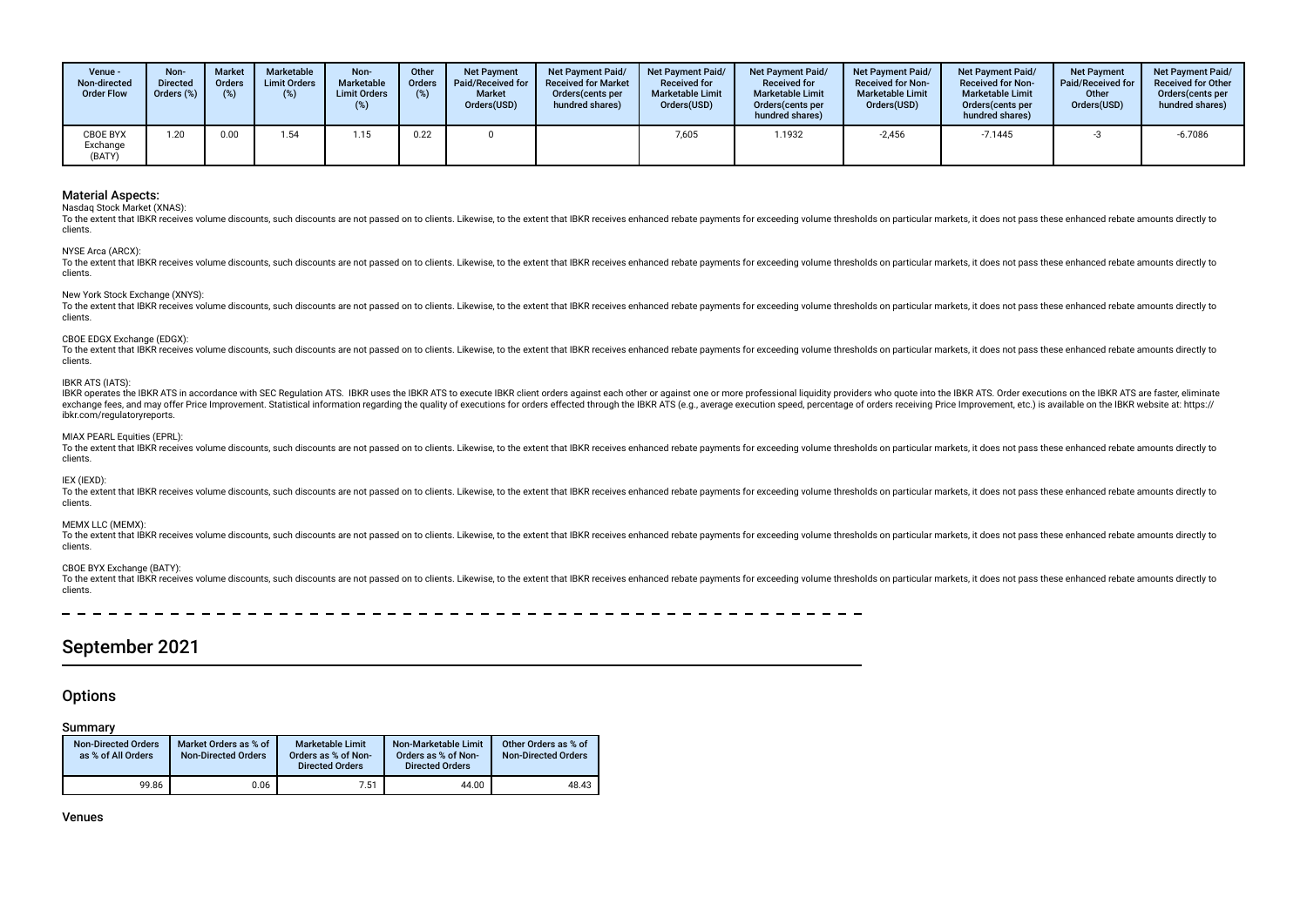| Venue -<br>Non-directed<br><b>Order Flow</b>          | Non-<br><b>Directed</b><br>Orders (%) | <b>Market</b><br>Orders<br>(%) | <b>Marketable</b><br><b>Limit Orders</b><br>(%) | Non-<br>Marketable<br><b>Limit Orders</b><br>$(\%)$ | Other<br>Orders<br>$(\%)$ | <b>Net Payment</b><br>Paid/Received for<br>Market<br>Orders(USD) | Net Payment Paid/<br><b>Received for Market</b><br>Orders(cents per<br>hundred shares) | Net Payment Paid/<br><b>Received for</b><br><b>Marketable Limit</b><br>Orders(USD) | Net Payment Paid/<br><b>Received for</b><br><b>Marketable Limit</b><br>Orders(cents per<br>hundred shares) | Net Payment Paid/<br><b>Received for Non-</b><br><b>Marketable Limit</b><br>Orders(USD) | Net Payment Paid/<br><b>Received for Non-</b><br><b>Marketable Limit</b><br>Orders(cents per<br>hundred shares) | <b>Net Payment</b><br>Paid/Received for<br>Other<br>Orders(USD) | Net Payment Paid/<br><b>Received for Other</b><br>Orders(cents per<br>hundred shares) |
|-------------------------------------------------------|---------------------------------------|--------------------------------|-------------------------------------------------|-----------------------------------------------------|---------------------------|------------------------------------------------------------------|----------------------------------------------------------------------------------------|------------------------------------------------------------------------------------|------------------------------------------------------------------------------------------------------------|-----------------------------------------------------------------------------------------|-----------------------------------------------------------------------------------------------------------------|-----------------------------------------------------------------|---------------------------------------------------------------------------------------|
| CBOE C2<br>Exchange<br>(C20X)                         | 16.06                                 | 11.01                          | 4.44                                            | 11.94                                               | 21.61                     | 1,159                                                            | 26.4277                                                                                | $-695,983$                                                                         | $-42.0973$                                                                                                 | 949,182                                                                                 | 39.5941                                                                                                         | 645,178                                                         | 28.5051                                                                               |
| <b>NYSE Arca</b><br>Options<br>(ARCO)                 | 14.46                                 | 32.73                          | 7.03                                            | 19.83                                               | 10.71                     | 675                                                              | 7.2305                                                                                 | $-665,947$                                                                         | $-58.1068$                                                                                                 | 910,220                                                                                 | 63.9917                                                                                                         | 957,553                                                         | 41.9298                                                                               |
| Chicago<br><b>Board Options</b><br>Exchange<br>(XCBO) | 13.70                                 | 5.05                           | 6.28                                            | 18.16                                               | 10.80                     | $-703$                                                           | $-38.2625$                                                                             | 1,308,948                                                                          | 128.3011                                                                                                   | $-29,097$                                                                               | $-0.6881$                                                                                                       | $-1,316,135$                                                    | $-33.7787$                                                                            |
| <b>MIAX Emerald</b><br>Exchange<br>(EMLD)             | 10.27                                 | 5.03                           | 3.91                                            | 7.52                                                | 13.76                     | 396                                                              | 43.8870                                                                                | $-171,897$                                                                         | $-40.8334$                                                                                                 | 1,024,140                                                                               | 42.9434                                                                                                         | 563,598                                                         | 29.8357                                                                               |
| Cboe EDGX<br>Options<br>Exchange<br>(EDGO)            | 9.94                                  | 0.00                           | 7.43                                            | 5.00                                                | 14.83                     | $\mathbf{0}$                                                     |                                                                                        | 1,159,007                                                                          | 92.9821                                                                                                    | 344,265                                                                                 | 13.0715                                                                                                         | 810,872                                                         | 48.1037                                                                               |
| Nasdaq<br>Options<br>Market<br>(XNDQ)                 | 9.22                                  | 0.00                           | 6.86                                            | 19.78                                               | 0.00                      | $\mathbf 0$                                                      |                                                                                        | $-781,707$                                                                         | $-43.3042$                                                                                                 | 1,387,780                                                                               | 49.9917                                                                                                         | $\mathbf 0$                                                     |                                                                                       |
| Nasdag ISE<br>(XISX)                                  | 8.03                                  | 27.84                          | 4.79                                            | 1.14                                                | 14.76                     | $-848$                                                           | $-8.2276$                                                                              | $-82,657$                                                                          | $-10.7752$                                                                                                 | 144,991                                                                                 | 82.3419                                                                                                         | 603,814                                                         | 37.6236                                                                               |
| Nasdaq PHLX<br>(XPHL)                                 | 6.75                                  | 2.71                           | 2.50                                            | 1.73                                                | 11.98                     | $-3$                                                             | $-0.2011$                                                                              | 664,428                                                                            | 87.8055                                                                                                    | 940                                                                                     | 0.2823                                                                                                          | $-3,294$                                                        | $-0.2868$                                                                             |
| Cboe BZX<br>Options<br>Exchange<br>(BATS)             | 3.85                                  | 0.00                           | 5.41                                            | 7.84                                                | 0.00                      | $\mathbf 0$                                                      |                                                                                        | $-883,693$                                                                         | $-53.5346$                                                                                                 | 891,283                                                                                 | 66.3605                                                                                                         | $\mathbf 0$                                                     |                                                                                       |

CBOE C2 Exchange (C2OX):

To the extent that IBKR receives volume discounts, such discounts are not passed on to clients. Likewise, to the extent that IBKR receives enhanced rebate payments for exceeding volume thresholds on particular markets, it clients.

### NYSE Arca Options (ARCO):

To the extent that IBKR receives volume discounts, such discounts are not passed on to clients. Likewise, to the extent that IBKR receives enhanced rebate payments for exceeding volume thresholds on particular markets, it clients.

### Chicago Board Options Exchange (XCBO):

To the extent that IBKR receives volume discounts, such discounts are not passed on to clients. Likewise, to the extent that IBKR receives enhanced rebate payments for exceeding volume thresholds on particular markets, it clients.

### MIAX Emerald Exchange (EMLD):

To the extent that IBKR receives volume discounts, such discounts are not passed on to clients. Likewise, to the extent that IBKR receives enhanced rebate payments for exceeding volume thresholds on particular markets, it clients.

### Cboe EDGX Options Exchange (EDGO):

To the extent that IBKR receives volume discounts, such discounts are not passed on to clients. Likewise, to the extent that IBKR receives enhanced rebate payments for exceeding volume thresholds on particular markets, it clients.

#### Nasdaq Options Market (XNDQ):

To the extent that IBKR receives volume discounts, such discounts are not passed on to clients. Likewise, to the extent that IBKR receives enhanced rebate payments for exceeding volume thresholds on particular markets, it clients.

### Nasdaq ISE (XISX):